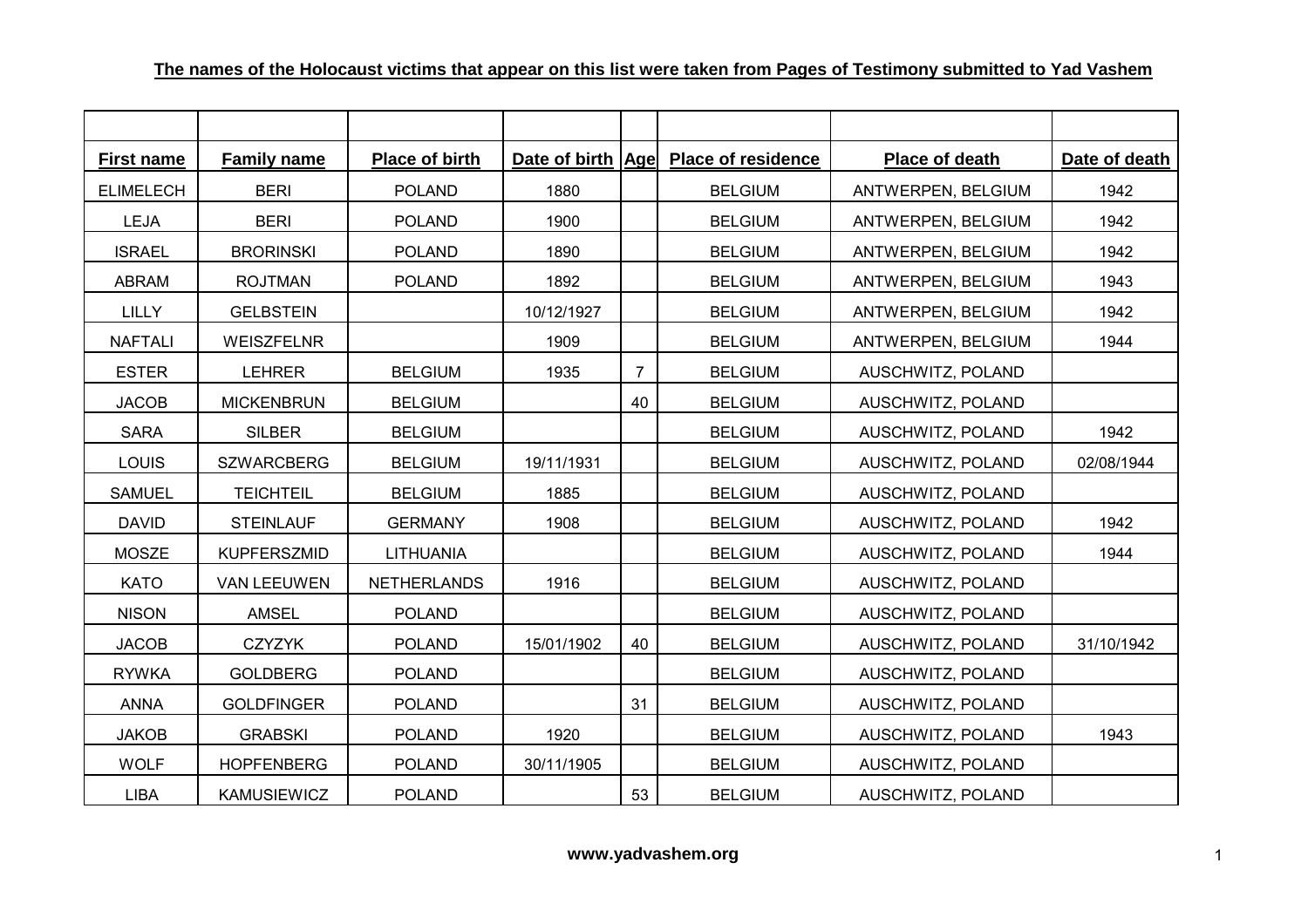| <b>First name</b> | <b>Family name</b>   | Place of birth | Date of birth Age |                | <b>Place of residence</b> | Place of death    | Date of death |
|-------------------|----------------------|----------------|-------------------|----------------|---------------------------|-------------------|---------------|
| <b>AHARON</b>     | <b>KLEINBERGER</b>   | <b>POLAND</b>  | 13/09/1906        | 36             | <b>BELGIUM</b>            | AUSCHWITZ, POLAND |               |
| <b>MALKA</b>      | <b>KUPERMINE</b>     | <b>POLAND</b>  | 1893              |                | <b>BELGIUM</b>            | AUSCHWITZ, POLAND |               |
| <b>FEIWEL</b>     | <b>LAUB</b>          | <b>POLAND</b>  | 10/05/1886        |                | <b>BELGIUM</b>            | AUSCHWITZ, POLAND |               |
| <b>JOSEK</b>      | <b>NEJMAN</b>        | <b>POLAND</b>  |                   |                | <b>BELGIUM</b>            | AUSCHWITZ, POLAND |               |
| <b>SHALOM</b>     | <b>PRAPORT</b>       | POLAND         |                   |                | <b>BELGIUM</b>            | AUSCHWITZ, POLAND | 1942          |
| <b>RACHEL</b>     | <b>ROSEN</b>         | <b>POLAND</b>  | 02/01/1897        |                | <b>BELGIUM</b>            | AUSCHWITZ, POLAND | 31/08/1942    |
| <b>RAFAEL</b>     | <b>ROZENBERG</b>     | <b>POLAND</b>  | 15/03/1903        |                | <b>BELGIUM</b>            | AUSCHWITZ, POLAND | 1943          |
| <b>MORIZ</b>      | <b>TENENBAUM</b>     | <b>POLAND</b>  | 1876              |                | <b>BELGIUM</b>            | AUSCHWITZ, POLAND | 1942          |
| <b>CHANA</b>      | <b>TORESCHREIBER</b> | <b>POLAND</b>  |                   |                | <b>BELGIUM</b>            | AUSCHWITZ, POLAND |               |
| <b>ESTER</b>      | <b>WAJNBAUM</b>      | <b>POLAND</b>  |                   |                | <b>BELGIUM</b>            | AUSCHWITZ, POLAND |               |
| <b>JAKOB</b>      | <b>FRID</b>          | <b>ROMANIA</b> | 1909              |                | <b>BELGIUM</b>            | AUSCHWITZ, POLAND | 1940          |
| <b>HASCHEL</b>    | <b>TALMAZAN</b>      | <b>ROMANIA</b> | 10/07/1892        |                | <b>BELGIUM</b>            | AUSCHWITZ, POLAND | 26/09/1942    |
| <b>ZALMAN</b>     | <b>WILIGER</b>       | <b>ROMANIA</b> | 1880              |                | <b>BELGIUM</b>            | AUSCHWITZ, POLAND | 1942          |
| <b>ROSIA</b>      | <b>EPSTEIN</b>       | RUSSIA (USSR)  | 1892              |                | <b>BELGIUM</b>            | AUSCHWITZ, POLAND | 1942          |
| <b>ESTER</b>      | <b>HOROWITZ</b>      |                | 1919              |                | <b>BELGIUM</b>            | AUSCHWITZ, POLAND |               |
| <b>VICTORIA</b>   | <b>SCHONBERG</b>     |                | 20/10/1877        |                | <b>BELGIUM</b>            | AUSCHWITZ, POLAND | 1942          |
| SONYA             | <b>STOLAR</b>        |                |                   |                | <b>BELGIUM</b>            | AUSCHWITZ, POLAND | 1943          |
| <b>LEON</b>       | <b>PECHERMAN</b>     | <b>BELGIUM</b> | 12/11/1937        |                | <b>BELGIUM</b>            | AUSCHWITZ, POLAND | 29/04/1944    |
| <b>OSIAS</b>      | <b>ALSTER</b>        | <b>BELGIUM</b> | 11/09/1926        | 16             | <b>BELGIUM</b>            | AUSCHWITZ, POLAND | 13/08/1942    |
| <b>CHARLOTTE</b>  | <b>BORUCHOWITCH</b>  | <b>BELGIUM</b> | 20/12/1894        |                | <b>BELGIUM</b>            | AUSCHWITZ, POLAND |               |
| <b>MICHEL</b>     | <b>BREGER</b>        | <b>BELGIUM</b> | 22/01/1935        | $\overline{7}$ | <b>BELGIUM</b>            | AUSCHWITZ, POLAND | 1942          |
| <b>CHAIM</b>      | <b>BRONER</b>        | <b>BELGIUM</b> | 1922              |                | <b>BELGIUM</b>            | AUSCHWITZ, POLAND |               |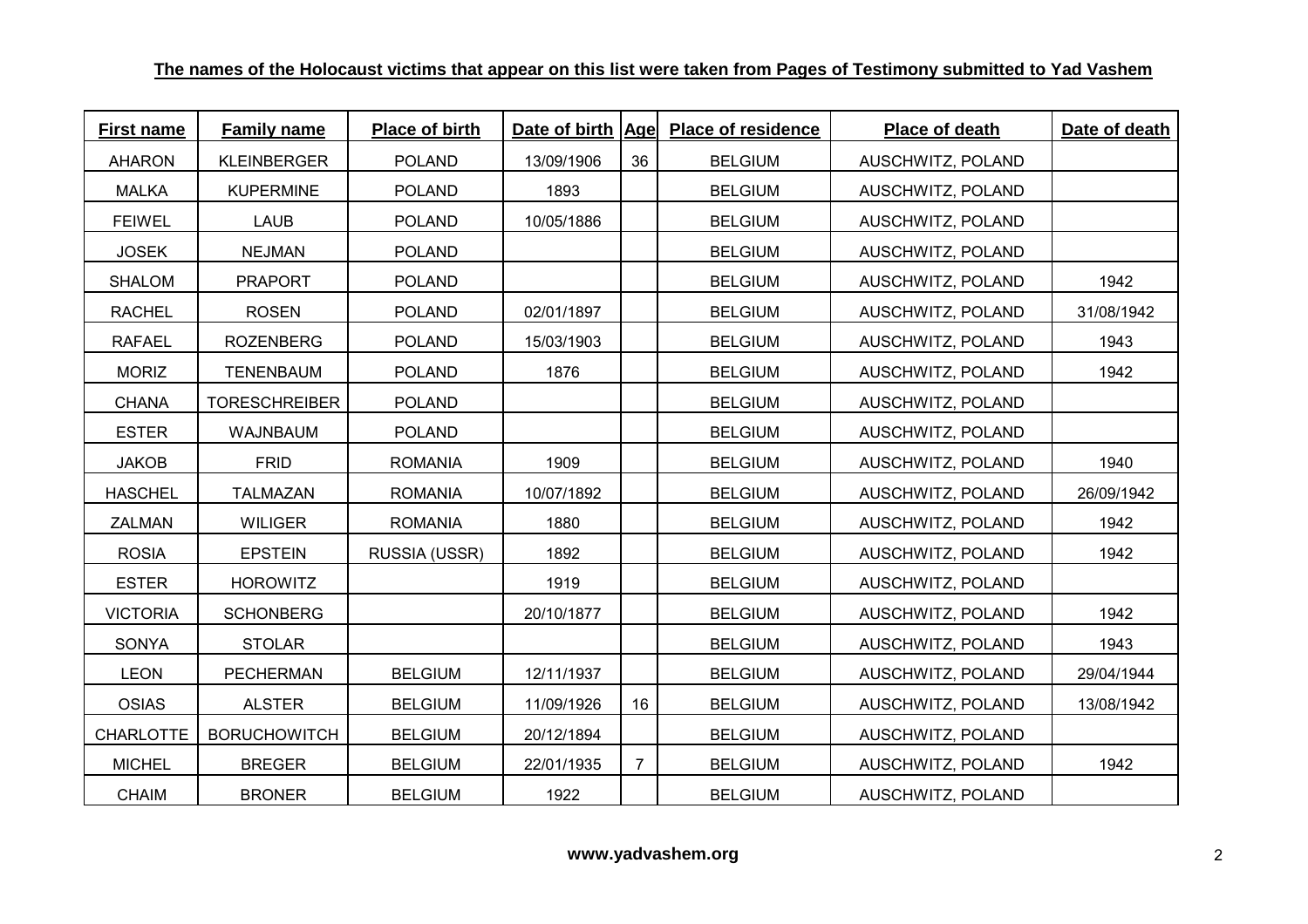| <b>First name</b> | <b>Family name</b> | Place of birth        | Date of birth   Age |              | <b>Place of residence</b> | Place of death    | Date of death |
|-------------------|--------------------|-----------------------|---------------------|--------------|---------------------------|-------------------|---------------|
| <b>SCHLIMA</b>    | <b>EINHORN</b>     | <b>BELGIUM</b>        | 1926                | 18           | <b>BELGIUM</b>            | AUSCHWITZ, POLAND | 1944          |
| <b>SABINA</b>     | <b>ICKOWICZ</b>    | <b>BELGIUM</b>        | 10/11/1934          | 10           | <b>BELGIUM</b>            | AUSCHWITZ, POLAND | 21/05/1944    |
| <b>MICHEL</b>     | <b>INOWLOCKI</b>   | <b>BELGIUM</b>        | 04/02/1937          |              | <b>BELGIUM</b>            | AUSCHWITZ, POLAND | 1942          |
| <b>DOROTHEA</b>   | <b>JACUBOWICZ</b>  | <b>BELGIUM</b>        | 05/07/1934          |              | <b>BELGIUM</b>            | AUSCHWITZ, POLAND | 18/08/1942    |
| <b>IDA</b>        | <b>KARNY</b>       | <b>BELGIUM</b>        | 11/07/1934          | 8            | <b>BELGIUM</b>            | AUSCHWITZ, POLAND |               |
| <b>HILDA</b>      | <b>KOSSMAN</b>     | <b>BELGIUM</b>        | 13/08/1900          | 42           | <b>BELGIUM</b>            | AUSCHWITZ, POLAND |               |
| <b>MOISE</b>      | <b>LISOBYK</b>     | <b>BELGIUM</b>        | 04/12/1937          | 6            | <b>BELGIUM</b>            | AUSCHWITZ, POLAND | 1943          |
| <b>RENEE</b>      | <b>MELZER</b>      | <b>BELGIUM</b>        | 01/04/1939          | 4            | <b>BELGIUM</b>            | AUSCHWITZ, POLAND | 18/01/1943    |
| <b>EVA</b>        | <b>ORLANSKI</b>    | <b>BELGIUM</b>        |                     |              | <b>BELGIUM</b>            | AUSCHWITZ, POLAND |               |
| <b>LEON</b>       | <b>PECHERMAN</b>   | <b>BELGIUM</b>        | 12/11/1937          |              | <b>BELGIUM</b>            | AUSCHWITZ, POLAND |               |
| <b>RACHEL</b>     | <b>POSER</b>       | <b>BELGIUM</b>        | 1932                | 10           | <b>BELGIUM</b>            | AUSCHWITZ, POLAND | 1942          |
| <b>ALBERT</b>     | <b>REYFENHOLC</b>  | <b>BELGIUM</b>        | 27/11/1930          | 12           | <b>BELGIUM</b>            | AUSCHWITZ, POLAND |               |
| <b>NICO</b>       | <b>SARFATI</b>     | <b>BELGIUM</b>        | 02/09/1925          | $\mathbf{0}$ | <b>BELGIUM</b>            | AUSCHWITZ, POLAND |               |
| <b>TAMAR</b>      | <b>WACHSSTOCK</b>  | <b>BELGIUM</b>        |                     |              | <b>BELGIUM</b>            | AUSCHWITZ, POLAND |               |
| <b>ROSA</b>       | <b>WACHTENHEIM</b> | <b>BELGIUM</b>        | 04/01/1930          |              | <b>BELGIUM</b>            | AUSCHWITZ, POLAND | 1944          |
| <b>DORA</b>       | <b>WAHL</b>        | <b>BELGIUM</b>        | 1920                |              | <b>BELGIUM</b>            | AUSCHWITZ, POLAND |               |
| <b>SZALOM</b>     | ZAKLIKOWSKI        | <b>BELGIUM</b>        | 1890                |              | <b>BELGIUM</b>            | AUSCHWITZ, POLAND | 1942          |
| <b>RIWKA</b>      | <b>EINHORN</b>     | <b>CZECHOSLOVAKIA</b> | 1906                |              | <b>BELGIUM</b>            | AUSCHWITZ, POLAND | 1942          |
| <b>CHANA</b>      | <b>GOLDINGER</b>   | <b>CZECHOSLOVAKIA</b> |                     | 26           | <b>BELGIUM</b>            | AUSCHWITZ, POLAND | 1942          |
| <b>MINA</b>       | <b>KLEIN</b>       | <b>CZECHOSLOVAKIA</b> | 11/02/1911          | 33           | <b>BELGIUM</b>            | AUSCHWITZ, POLAND | 1944          |
| <b>SABINE</b>     | <b>SOCHOR</b>      | <b>CZECHOSLOVAKIA</b> | 07/12/1902          | 40           | <b>BELGIUM</b>            | AUSCHWITZ, POLAND | 1942          |
| <b>LENKA</b>      | <b>XXXXX</b>       | <b>CZECHOSLOVAKIA</b> | 17/09/1922          | 20           | <b>BELGIUM</b>            | AUSCHWITZ, POLAND | 1942          |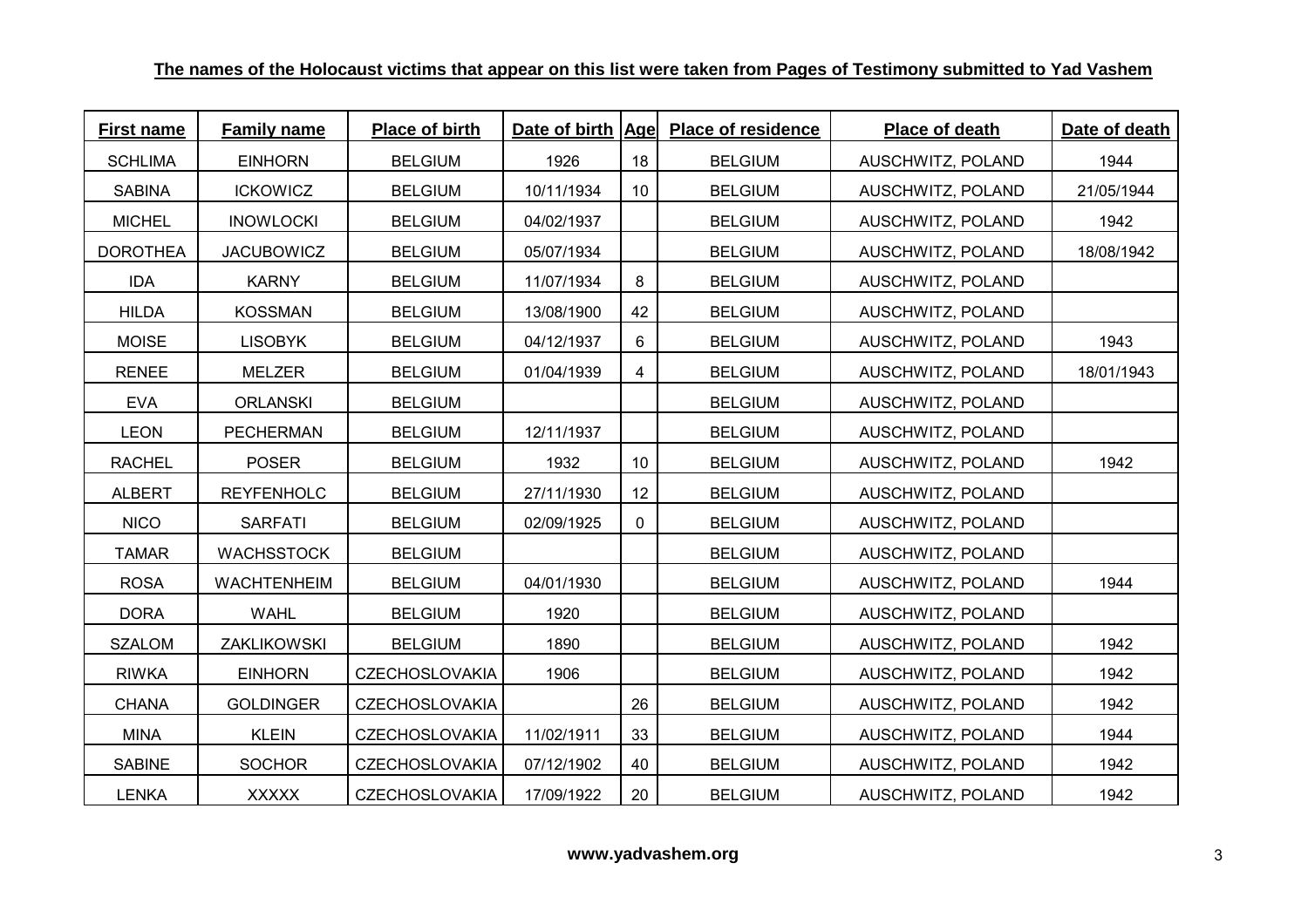| <b>First name</b> | <b>Family name</b>  | Place of birth     |            |    | Date of birth Age Place of residence | Place of death    | Date of death |
|-------------------|---------------------|--------------------|------------|----|--------------------------------------|-------------------|---------------|
| <b>ALBERT</b>     | <b>TAUSTEIN</b>     | <b>FRANCE</b>      | 07/06/1915 |    | <b>BELGIUM</b>                       | AUSCHWITZ, POLAND |               |
| <b>ISIDOR</b>     | <b>AUCHHIESIGER</b> | <b>GERMANY</b>     | 27/05/1911 |    | <b>BELGIUM</b>                       | AUSCHWITZ, POLAND |               |
| <b>MARGOT</b>     | <b>FRANK</b>        | <b>GERMANY</b>     |            |    | <b>BELGIUM</b>                       | AUSCHWITZ, POLAND |               |
| <b>ADOLPH</b>     | <b>HERZ</b>         | <b>GERMANY</b>     | 20/03/1928 | 14 | <b>BELGIUM</b>                       | AUSCHWITZ, POLAND | 1942          |
| <b>HILDE</b>      | <b>SPIER</b>        | <b>GERMANY</b>     | 18/06/1901 |    | <b>BELGIUM</b>                       | AUSCHWITZ, POLAND | 26/07/1942    |
| <b>JACHE</b>      | <b>TOLMANN</b>      | <b>GERMANY</b>     | 03/05/1886 | 56 | <b>BELGIUM</b>                       | AUSCHWITZ, POLAND | 13/10/1942    |
| <b>JOSEPH</b>     | <b>FLORENTINE</b>   | <b>GREECE</b>      |            |    | <b>BELGIUM</b>                       | AUSCHWITZ, POLAND |               |
| <b>KALMAN</b>     | <b>ODZE</b>         | <b>HUNGARY</b>     |            | 47 | <b>BELGIUM</b>                       | AUSCHWITZ, POLAND |               |
| <b>CHANA</b>      | <b>ROSENBERG</b>    | <b>HUNGARY</b>     | 1911       |    | <b>BELGIUM</b>                       | AUSCHWITZ, POLAND | 1944          |
| <b>MOSES</b>      | <b>PERETZ</b>       | LATVIA             | 14/02/1887 |    | <b>BELGIUM</b>                       | AUSCHWITZ, POLAND |               |
| <b>ALBERT</b>     | <b>BORUCHOWITZ</b>  | <b>NETHERLANDS</b> | 21/11/1915 |    | <b>BELGIUM</b>                       | AUSCHWITZ, POLAND |               |
| <b>LEHMAN</b>     | <b>HAAFF</b>        | <b>NETHERLANDS</b> |            |    | <b>BELGIUM</b>                       | AUSCHWITZ, POLAND |               |
| <b>MIETJE</b>     | <b>HAAFF</b>        | <b>NETHERLANDS</b> |            |    | <b>BELGIUM</b>                       | AUSCHWITZ, POLAND |               |
| <b>JACOB</b>      | <b>ITALIAANDER</b>  | <b>NETHERLANDS</b> | 12/04/1903 | 39 | <b>BELGIUM</b>                       | AUSCHWITZ, POLAND | 1942          |
| <b>MOCHE</b>      | ABRAMOWICZ          | <b>POLAND</b>      | 1903       | 39 | <b>BELGIUM</b>                       | AUSCHWITZ, POLAND |               |
| <b>HEDWIGA</b>    | <b>ARON</b>         | <b>POLAND</b>      | 18/12/1904 | 38 | <b>BELGIUM</b>                       | AUSCHWITZ, POLAND | 29/08/1942    |
| <b>ISAAK</b>      | <b>ASHHEIM</b>      | <b>POLAND</b>      |            |    | <b>BELGIUM</b>                       | AUSCHWITZ, POLAND | 1942          |
| LIBA              | <b>BAUMERDER</b>    | <b>POLAND</b>      | 16/01/1906 | 36 | <b>BELGIUM</b>                       | AUSCHWITZ, POLAND | 1942          |
| <b>LAJB</b>       | <b>BRONER</b>       | <b>POLAND</b>      | 11/05/1908 |    | <b>BELGIUM</b>                       | AUSCHWITZ, POLAND |               |
| <b>FRIMET</b>     | <b>CELNIK</b>       | <b>POLAND</b>      |            |    | <b>BELGIUM</b>                       | AUSCHWITZ, POLAND |               |
| <b>ICHOK</b>      | <b>CHAIMOVICZ</b>   | <b>POLAND</b>      | 14/07/1905 | 43 | <b>BELGIUM</b>                       | AUSCHWITZ, POLAND | 1942          |
| <b>ELIYACHU</b>   | <b>CHEPA</b>        | <b>POLAND</b>      | 1862       | 80 | <b>BELGIUM</b>                       | AUSCHWITZ, POLAND |               |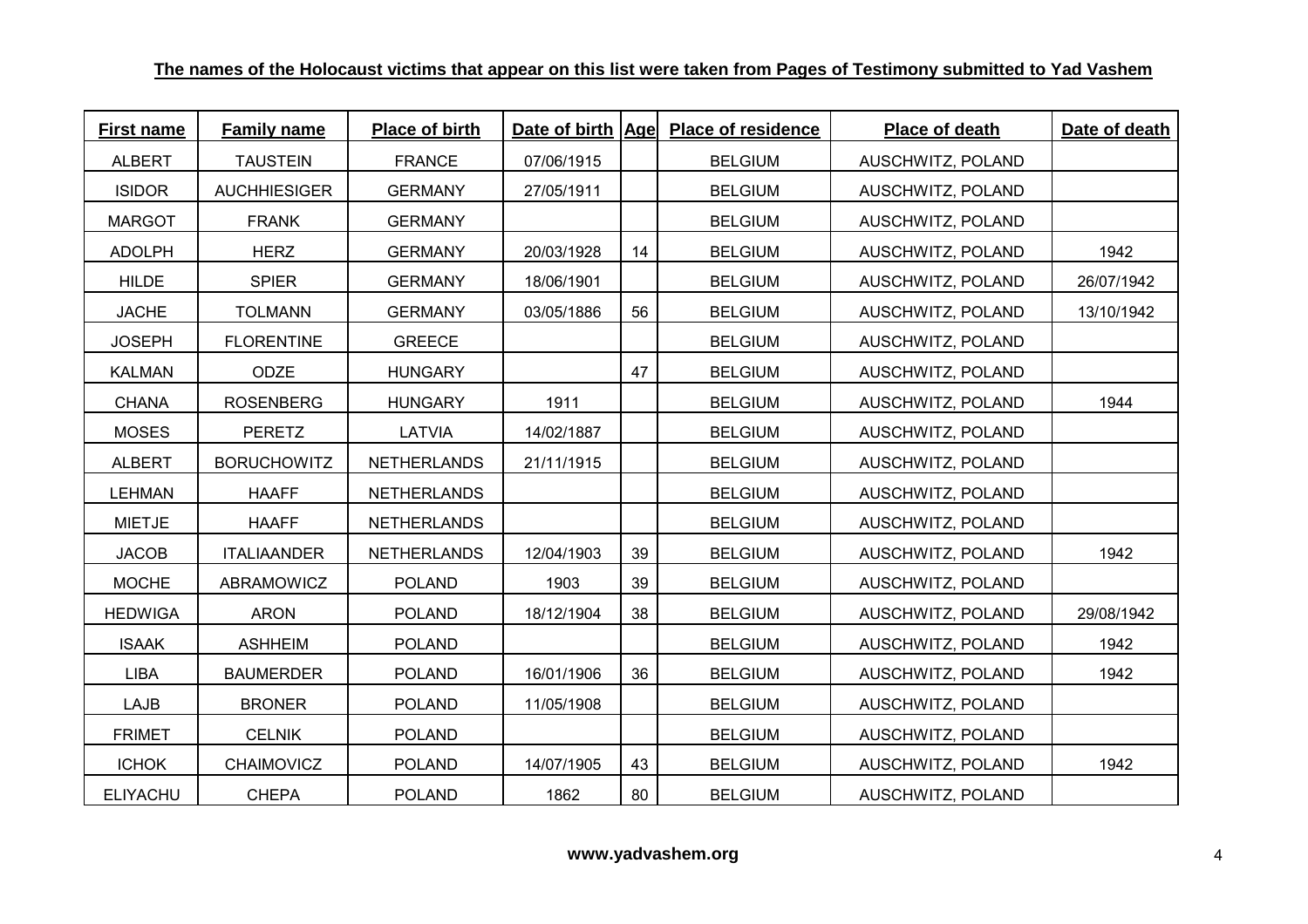| <b>First name</b> | <b>Family name</b> | Place of birth | Date of birth   Age |    | <b>Place of residence</b> | Place of death    | Date of death |
|-------------------|--------------------|----------------|---------------------|----|---------------------------|-------------------|---------------|
| <b>RYFKA</b>      | <b>CHOROWICZ</b>   | <b>POLAND</b>  | 1901                | 42 | <b>BELGIUM</b>            | AUSCHWITZ, POLAND | 1943          |
| <b>ESTHER</b>     | <b>DANOWSKI</b>    | <b>POLAND</b>  | 1897                | 45 | <b>BELGIUM</b>            | AUSCHWITZ, POLAND | 1942          |
| <b>YEHUDA</b>     | <b>DATTNER</b>     | <b>POLAND</b>  | 25/12/1894          |    | <b>BELGIUM</b>            | AUSCHWITZ, POLAND |               |
| <b>RAJZLA</b>     | <b>DICKSTEIN</b>   | <b>POLAND</b>  | 15/04/1922          |    | <b>BELGIUM</b>            | AUSCHWITZ, POLAND |               |
| <b>RUCHLA</b>     | <b>DYNOVICZ</b>    | <b>POLAND</b>  | 15/12/1924          | 18 | <b>BELGIUM</b>            | AUSCHWITZ, POLAND | 1942          |
| <b>SURA</b>       | <b>FEUERSTEIN</b>  | <b>POLAND</b>  | 27/12/1897          |    | <b>BELGIUM</b>            | AUSCHWITZ, POLAND |               |
| <b>BLUMA</b>      | <b>FISCHEL</b>     | <b>POLAND</b>  | 25/01/1894          | 48 | <b>BELGIUM</b>            | AUSCHWITZ, POLAND |               |
| <b>CHENKA</b>     | <b>FISCHLER</b>    | <b>POLAND</b>  | 05/07/1902          | 40 | <b>BELGIUM</b>            | AUSCHWITZ, POLAND |               |
| <b>MARIE</b>      | <b>FOGELBAUM</b>   | <b>POLAND</b>  | 26/05/1884          |    | <b>BELGIUM</b>            | AUSCHWITZ, POLAND | 04/09/1942    |
| <b>SIMON</b>      | <b>FRIEDMAN</b>    | <b>POLAND</b>  | 17/08/1886          |    | <b>BELGIUM</b>            | AUSCHWITZ, POLAND |               |
| <b>CVI</b>        | <b>GANC</b>        | <b>POLAND</b>  |                     |    | <b>BELGIUM</b>            | AUSCHWITZ, POLAND |               |
| <b>SHALOM</b>     | <b>GITTLER</b>     | <b>POLAND</b>  | 10/03/1894          |    | <b>BELGIUM</b>            | AUSCHWITZ, POLAND | 1942          |
| <b>BLIMA</b>      | <b>GRADAN</b>      | <b>POLAND</b>  | 1904                |    | <b>BELGIUM</b>            | AUSCHWITZ, POLAND | 1942          |
| <b>MOSES</b>      | <b>GRUEN</b>       | <b>POLAND</b>  | 1884                |    | <b>BELGIUM</b>            | AUSCHWITZ, POLAND | 1942          |
| <b>JOSEF</b>      | <b>GUTOVSKI</b>    | <b>POLAND</b>  | 1896                |    | <b>BELGIUM</b>            | AUSCHWITZ, POLAND | 1942          |
| <b>HELENA</b>     | <b>HAAS</b>        | <b>POLAND</b>  | 14/01/1914          | 28 | <b>BELGIUM</b>            | AUSCHWITZ, POLAND | 1942          |
| <b>TOLA</b>       | <b>HILSBERG</b>    | <b>POLAND</b>  | 1920                |    | <b>BELGIUM</b>            | AUSCHWITZ, POLAND | 1942          |
| <b>ISRAEL</b>     | <b>KAMERMAN</b>    | <b>POLAND</b>  | 07/03/1897          | 47 | <b>BELGIUM</b>            | AUSCHWITZ, POLAND | 1944          |
| <b>SALOMON</b>    | <b>KAROLINSKI</b>  | <b>POLAND</b>  | 04/03/1908          | 34 | <b>BELGIUM</b>            | AUSCHWITZ, POLAND |               |
| <b>ELIAGU</b>     | <b>KRAUS</b>       | <b>POLAND</b>  | 1905                |    | <b>BELGIUM</b>            | AUSCHWITZ, POLAND | 1942          |
| <b>REUVEN</b>     | <b>LEVIN</b>       | <b>POLAND</b>  | 13/07/1909          |    | <b>BELGIUM</b>            | AUSCHWITZ, POLAND |               |
| LEAH              | <b>MAIZLER</b>     | <b>POLAND</b>  |                     | 35 | <b>BELGIUM</b>            | AUSCHWITZ, POLAND |               |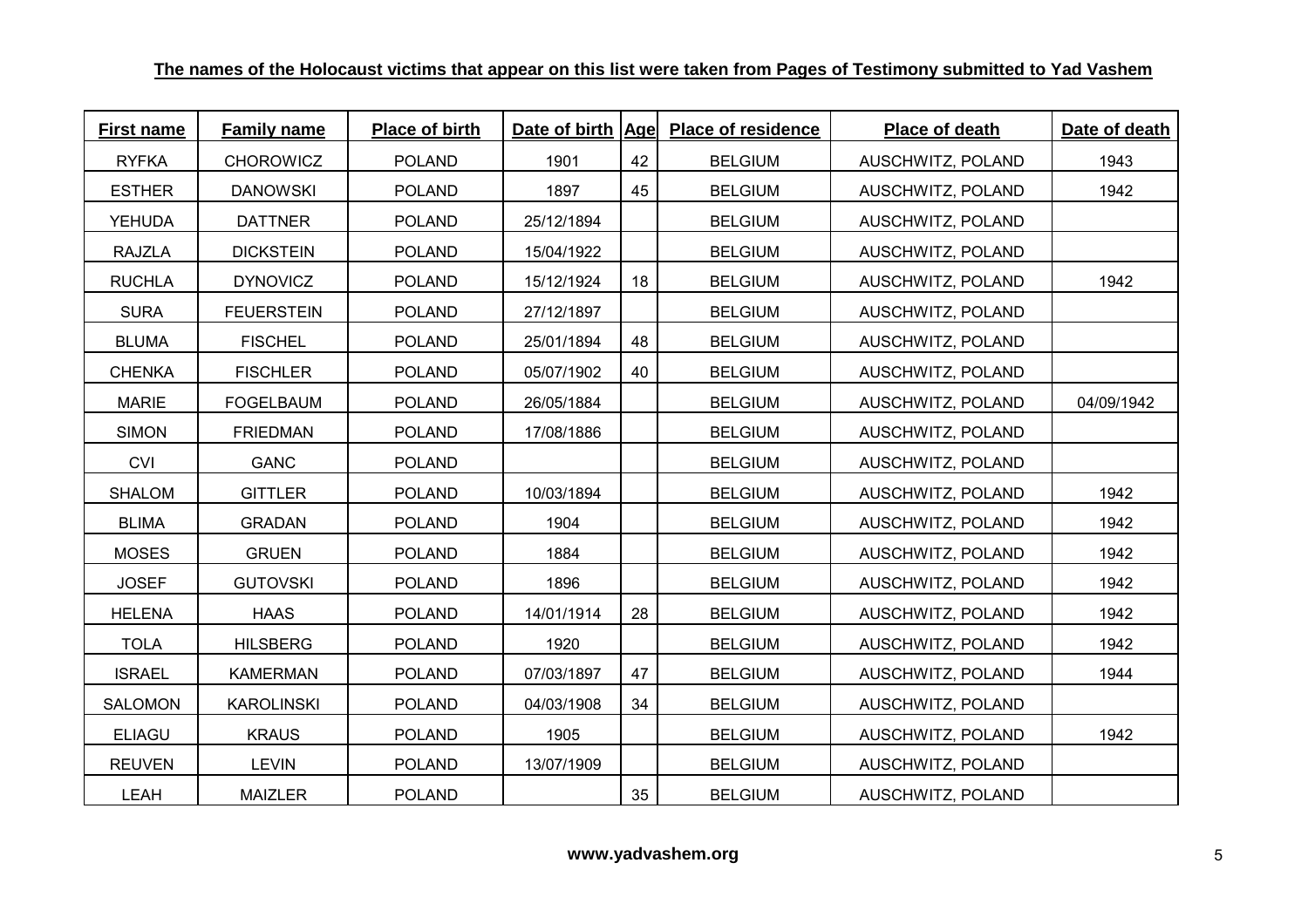| <b>First name</b> | <b>Family name</b> | Place of birth | Date of birth   Age |    | <b>Place of residence</b> | Place of death    | Date of death |
|-------------------|--------------------|----------------|---------------------|----|---------------------------|-------------------|---------------|
| <b>WOLF</b>       | <b>MARCZAK</b>     | <b>POLAND</b>  | 22/12/1891          | 52 | <b>BELGIUM</b>            | AUSCHWITZ, POLAND | 1943          |
| <b>JOEL</b>       | <b>MARINGER</b>    | <b>POLAND</b>  | 06/03/1877          | 64 | <b>BELGIUM</b>            | AUSCHWITZ, POLAND | 01/09/1942    |
| <b>PEPI</b>       | <b>MARZEL</b>      | <b>POLAND</b>  |                     |    | <b>BELGIUM</b>            | AUSCHWITZ, POLAND | 1942          |
| ABRAHAM           | <b>MERSEL</b>      | <b>POLAND</b>  | 1884                |    | <b>BELGIUM</b>            | AUSCHWITZ, POLAND | 1942          |
| <b>WILLY</b>      | <b>MILEBAND</b>    | <b>POLAND</b>  |                     |    | <b>BELGIUM</b>            | AUSCHWITZ, POLAND | 1942          |
| <b>EZECHJEL</b>   | <b>MIRSKI</b>      | <b>POLAND</b>  | 31/01/1907          | 45 | <b>BELGIUM</b>            | AUSCHWITZ, POLAND | 03/09/1942    |
| <b>DAVID</b>      | <b>PERLBERGER</b>  | <b>POLAND</b>  | 1889                | 54 | <b>BELGIUM</b>            | AUSCHWITZ, POLAND | 1943          |
| <b>HELENE</b>     | <b>PRESSEL</b>     | <b>POLAND</b>  | 20/10/1872          |    | <b>BELGIUM</b>            | AUSCHWITZ, POLAND | 24/10/1942    |
| <b>KURT</b>       | <b>RAPHAEL</b>     | <b>POLAND</b>  | 19/06/1906          | 36 | <b>BELGIUM</b>            | AUSCHWITZ, POLAND | 1942          |
| <b>NAFTALI</b>    | <b>REINHOLD</b>    | <b>POLAND</b>  | 08/06/1904          | 38 | <b>BELGIUM</b>            | AUSCHWITZ, POLAND |               |
| <b>JANKEL</b>     | <b>ROTBLAT</b>     | <b>POLAND</b>  | 01/10/1873          |    | <b>BELGIUM</b>            | AUSCHWITZ, POLAND | 1942          |
| <b>SIMA</b>       | <b>SCHARF</b>      | <b>POLAND</b>  | 1891                |    | <b>BELGIUM</b>            | AUSCHWITZ, POLAND | 1942          |
| <b>NOAH</b>       | <b>SHAMES</b>      | <b>POLAND</b>  | 1915                |    | <b>BELGIUM</b>            | AUSCHWITZ, POLAND | 1942          |
| <b>GRUNE</b>      | <b>SILINE</b>      | <b>POLAND</b>  | 1877                |    | <b>BELGIUM</b>            | AUSCHWITZ, POLAND | 1942          |
| <b>PERLA</b>      | <b>STEIN</b>       | <b>POLAND</b>  | 19/07/1895          |    | <b>BELGIUM</b>            | AUSCHWITZ, POLAND |               |
| <b>MEYER</b>      | <b>SUCHOWOLSKY</b> | <b>POLAND</b>  | 06/06/1903          | 40 | <b>BELGIUM</b>            | AUSCHWITZ, POLAND |               |
| <b>LEON</b>       | <b>SZAFRAN</b>     | <b>POLAND</b>  |                     |    | <b>BELGIUM</b>            | AUSCHWITZ, POLAND | 1942          |
| <b>JOSEK</b>      | <b>SZYNKLEWSKI</b> | <b>POLAND</b>  | 1866                | 76 | <b>BELGIUM</b>            | AUSCHWITZ, POLAND | 1942          |
| <b>SAMUEL</b>     | <b>URBACH</b>      | <b>POLAND</b>  |                     |    | <b>BELGIUM</b>            | AUSCHWITZ, POLAND | 1943          |
| <b>BELA</b>       | <b>URLIK</b>       | <b>POLAND</b>  |                     |    | <b>BELGIUM</b>            | AUSCHWITZ, POLAND |               |
| <b>REUVEN</b>     | <b>VEINDLING</b>   | <b>POLAND</b>  | 03/08/1889          | 53 | <b>BELGIUM</b>            | AUSCHWITZ, POLAND | 1942          |
| <b>SALOMEE</b>    | <b>VORSCHIRM</b>   | <b>POLAND</b>  | 09/12/1886          |    | <b>BELGIUM</b>            | AUSCHWITZ, POLAND |               |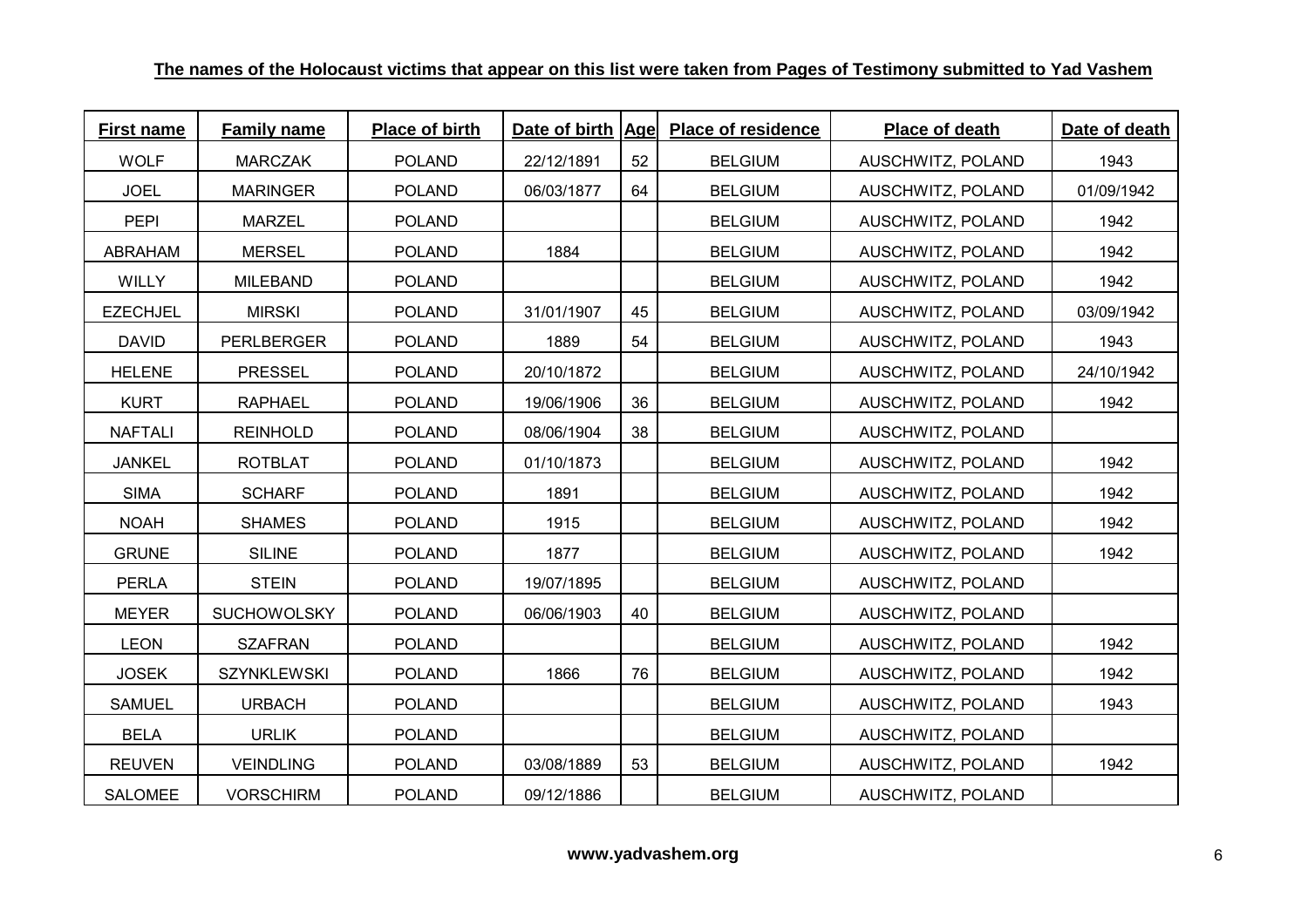| <b>First name</b> | <b>Family name</b> | Place of birth        | Date of birth Age |    | <b>Place of residence</b> | Place of death    | Date of death |
|-------------------|--------------------|-----------------------|-------------------|----|---------------------------|-------------------|---------------|
| <b>JUDA</b>       | WARSZAWIAK         | <b>POLAND</b>         | 15/10/1906        | 38 | <b>BELGIUM</b>            | AUSCHWITZ, POLAND |               |
| <b>BEILA</b>      | <b>WEINBERGER</b>  | <b>POLAND</b>         | 15/12/1898        | 44 | <b>BELGIUM</b>            | AUSCHWITZ, POLAND | 1942          |
| <b>CYPA</b>       | <b>WYGODNY</b>     | <b>POLAND</b>         | 28/09/1912        |    | <b>BELGIUM</b>            | AUSCHWITZ, POLAND |               |
| <b>GUSJA</b>      | <b>XXXXX</b>       | <b>POLAND</b>         |                   |    | <b>BELGIUM</b>            | AUSCHWITZ, POLAND |               |
| <b>SHLAMA</b>     | ZWERN              | <b>POLAND</b>         | 31/07/1893        | 49 | <b>BELGIUM</b>            | AUSCHWITZ, POLAND | 1942          |
| <b>MOSHE</b>      | <b>ADLER</b>       | <b>ROMANIA</b>        | 1904              |    | <b>BELGIUM</b>            | AUSCHWITZ, POLAND |               |
| <b>HANA</b>       | <b>DAWIDOWICZ</b>  | <b>ROMANIA</b>        | 1913              |    | <b>BELGIUM</b>            | AUSCHWITZ, POLAND | 1944          |
| <b>GITLA</b>      | <b>PERETZ</b>      | <b>ROMANIA</b>        | 28/07/1889        |    | <b>BELGIUM</b>            | AUSCHWITZ, POLAND |               |
| <b>WOLF</b>       | <b>HALPERIN</b>    | RUSSIA (USSR)         | 1890              |    | <b>BELGIUM</b>            | AUSCHWITZ, POLAND |               |
| <b>HENRI</b>      | <b>POLLAK</b>      | <b>UKRAINE (USSR)</b> | 1888              |    | <b>BELGIUM</b>            | AUSCHWITZ, POLAND | 23/09/1943    |
| <b>GEHEWA</b>     | <b>ROJER</b>       | <b>UKRAINE (USSR)</b> | 07/02/1906        |    | <b>BELGIUM</b>            | AUSCHWITZ, POLAND |               |
| <b>MOJSZE</b>     | <b>WEINSTEIN</b>   | <b>UKRAINE (USSR)</b> | 1877              |    | <b>BELGIUM</b>            | AUSCHWITZ, POLAND | 1944          |
| <b>REIVEL</b>     | <b>BRIN</b>        |                       | 05/10/1879        |    | <b>BELGIUM</b>            | AUSCHWITZ, POLAND | 07/03/1944    |
| <b>CHAJA</b>      | <b>MAJZLIK</b>     |                       | 1920              |    | <b>BELGIUM</b>            | AUSCHWITZ, POLAND | 1944          |
| <b>OSIAS</b>      | <b>SILBERG</b>     |                       | 1900              |    | <b>BELGIUM</b>            | AUSCHWITZ, POLAND |               |
| <b>SYMCHA</b>     | <b>BRANDES</b>     |                       | 27/07/1886        | 56 | <b>BELGIUM</b>            | AUSCHWITZ, POLAND | 28/09/1942    |
| <b>JULES</b>      | <b>FOLBAUM</b>     |                       | 19/09/1889        |    | <b>BELGIUM</b>            | AUSCHWITZ, POLAND |               |
| <b>HERTA</b>      | <b>MARINGER</b>    |                       | 12/07/1921        | 22 | <b>BELGIUM</b>            | AUSCHWITZ, POLAND | 1943          |
| <b>EVA</b>        | <b>ORLANSKY</b>    |                       |                   |    | <b>BELGIUM</b>            | AUSCHWITZ, POLAND |               |
| <b>DANIEL</b>     | <b>SALAMON</b>     |                       | 1910              |    | <b>BELGIUM</b>            | AUSCHWITZ, POLAND |               |
| <b>JEANNE</b>     | <b>BIBERSZTEIN</b> | <b>BELGIUM</b>        |                   |    | <b>BELGIUM</b>            | AUSCHWITZ, POLAND |               |
| <b>DANIEL</b>     | <b>HASS</b>        | <b>BELGIUM</b>        | 42-ספטמבר         |    | <b>BELGIUM</b>            | AUSCHWITZ, POLAND | 1943          |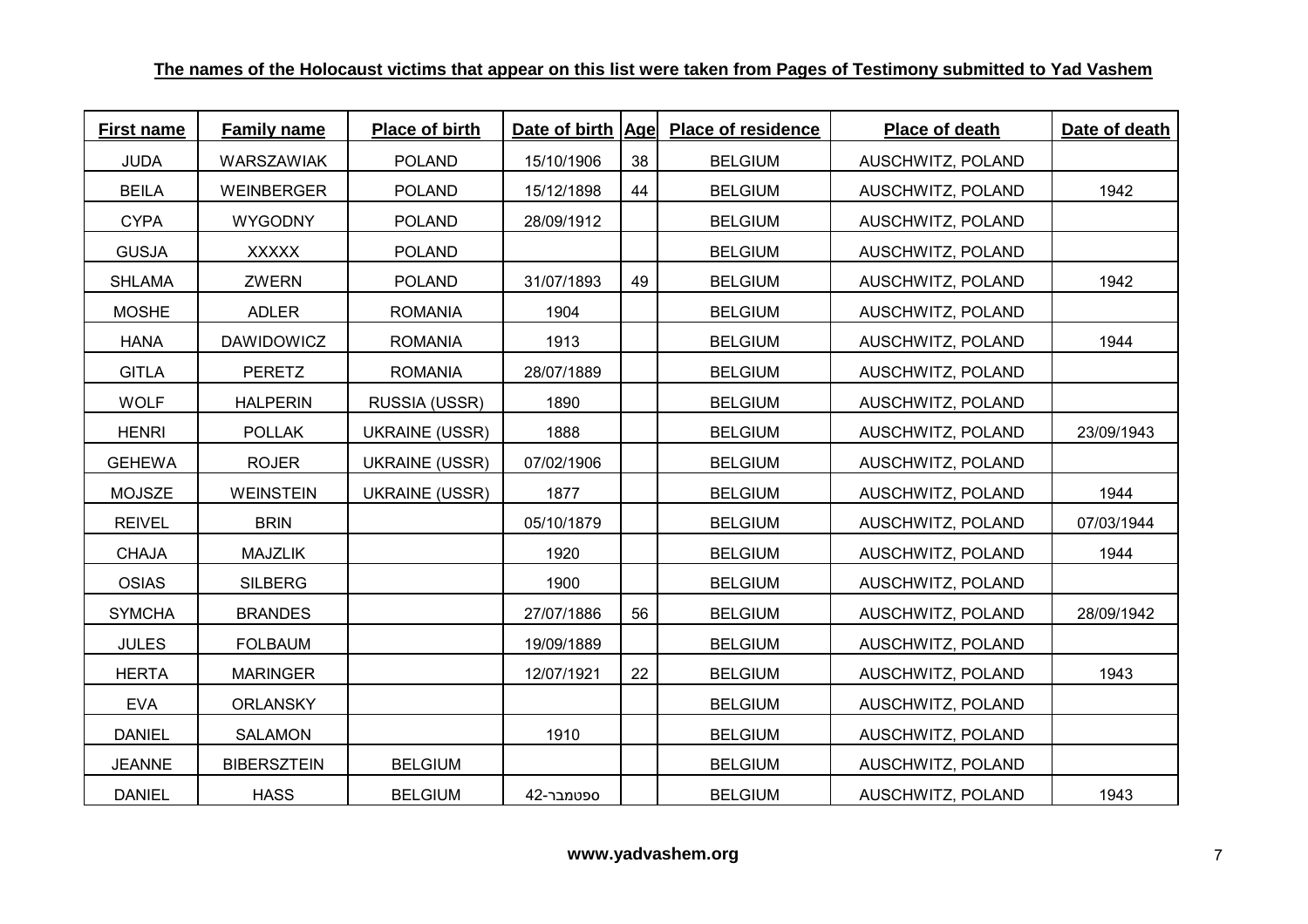| <b>First name</b> | <b>Family name</b> | Place of birth        | Date of birth Age |    | <b>Place of residence</b> | Place of death    | Date of death |
|-------------------|--------------------|-----------------------|-------------------|----|---------------------------|-------------------|---------------|
| <b>SAMUEL</b>     | <b>JUDKOWSKI</b>   | <b>BELGIUM</b>        |                   | 18 | <b>BELGIUM</b>            | AUSCHWITZ, POLAND |               |
| <b>RENE</b>       | <b>KAPPEL</b>      | <b>BELGIUM</b>        |                   |    | <b>BELGIUM</b>            | AUSCHWITZ, POLAND | 1944          |
| <b>REBEKKA</b>    | <b>LUKSENBERG</b>  | <b>BELGIUM</b>        |                   |    | <b>BELGIUM</b>            | AUSCHWITZ, POLAND |               |
| <b>JACQUES</b>    | <b>MOTYOVICS</b>   | <b>BELGIUM</b>        |                   |    | <b>BELGIUM</b>            | AUSCHWITZ, POLAND |               |
| <b>THEA</b>       | <b>POLTER</b>      | <b>BELGIUM</b>        |                   | 3  | <b>BELGIUM</b>            | AUSCHWITZ, POLAND |               |
| <b>WILLEM</b>     | <b>PRESO</b>       | <b>BELGIUM</b>        | 04/06/1924        |    | <b>BELGIUM</b>            | AUSCHWITZ, POLAND | 31/07/1943    |
| <b>FRIEDA</b>     | <b>WACHSSTOCK</b>  | <b>BELGIUM</b>        |                   |    | <b>BELGIUM</b>            | AUSCHWITZ, POLAND |               |
| <b>MARYETTE</b>   | <b>WAJNBAUM</b>    | <b>BELGIUM</b>        | 1928              |    | <b>BELGIUM</b>            | AUSCHWITZ, POLAND | 15/09/1942    |
| <b>SARA</b>       | <b>WEINBERG</b>    | <b>BELGIUM</b>        | 1888              |    | <b>BELGIUM</b>            | AUSCHWITZ, POLAND | 1942          |
| <b>HERMAN</b>     | <b>BORNSZTAJN</b>  | <b>CZECHOSLOVAKIA</b> | 1892              |    | <b>BELGIUM</b>            | AUSCHWITZ, POLAND | 1942          |
| <b>MOSCHE</b>     | <b>JAKUBOVITCS</b> | <b>CZECHOSLOVAKIA</b> |                   |    | <b>BELGIUM</b>            | AUSCHWITZ, POLAND |               |
| <b>SAUL</b>       | <b>BLONDER</b>     | <b>GERMANY</b>        |                   |    | <b>BELGIUM</b>            | AUSCHWITZ, POLAND | 1942          |
| <b>ERNST</b>      | <b>CHAN</b>        | <b>GERMANY</b>        | 04/12/1925        | 17 | <b>BELGIUM</b>            | AUSCHWITZ, POLAND |               |
| <b>SELMA</b>      | LANDAU             | <b>GERMANY</b>        |                   |    | <b>BELGIUM</b>            | AUSCHWITZ, POLAND |               |
| <b>HEINZ</b>      | <b>MAYER</b>       | <b>GERMANY</b>        | 25/12/1907        |    | <b>BELGIUM</b>            | AUSCHWITZ, POLAND |               |
| <b>GERDA</b>      | <b>METZ</b>        | <b>GERMANY</b>        |                   | 39 | <b>BELGIUM</b>            | AUSCHWITZ, POLAND |               |
| <b>MARGARETE</b>  | <b>ROTHSCHILD</b>  | <b>GERMANY</b>        |                   | 38 | <b>BELGIUM</b>            | AUSCHWITZ, POLAND |               |
| <b>HEINI</b>      | WARSCHAWSKI        | <b>GERMANY</b>        | 15/05/1925        | 19 | <b>BELGIUM</b>            | AUSCHWITZ, POLAND |               |
| <b>POLINA</b>     | <b>GOLDBLATT</b>   | LATVIA                |                   | 58 | <b>BELGIUM</b>            | AUSCHWITZ, POLAND |               |
| <b>SYLVAIN</b>    | <b>LEVY</b>        | <b>LUXEMBOURG</b>     |                   |    | <b>BELGIUM</b>            | AUSCHWITZ, POLAND |               |
| <b>JACOB</b>      | <b>GOSLER</b>      | <b>NETHERLANDS</b>    |                   |    | <b>BELGIUM</b>            | AUSCHWITZ, POLAND |               |
| <b>JACOB</b>      | <b>NOACH</b>       | <b>NETHERLANDS</b>    |                   | 63 | <b>BELGIUM</b>            | AUSCHWITZ, POLAND |               |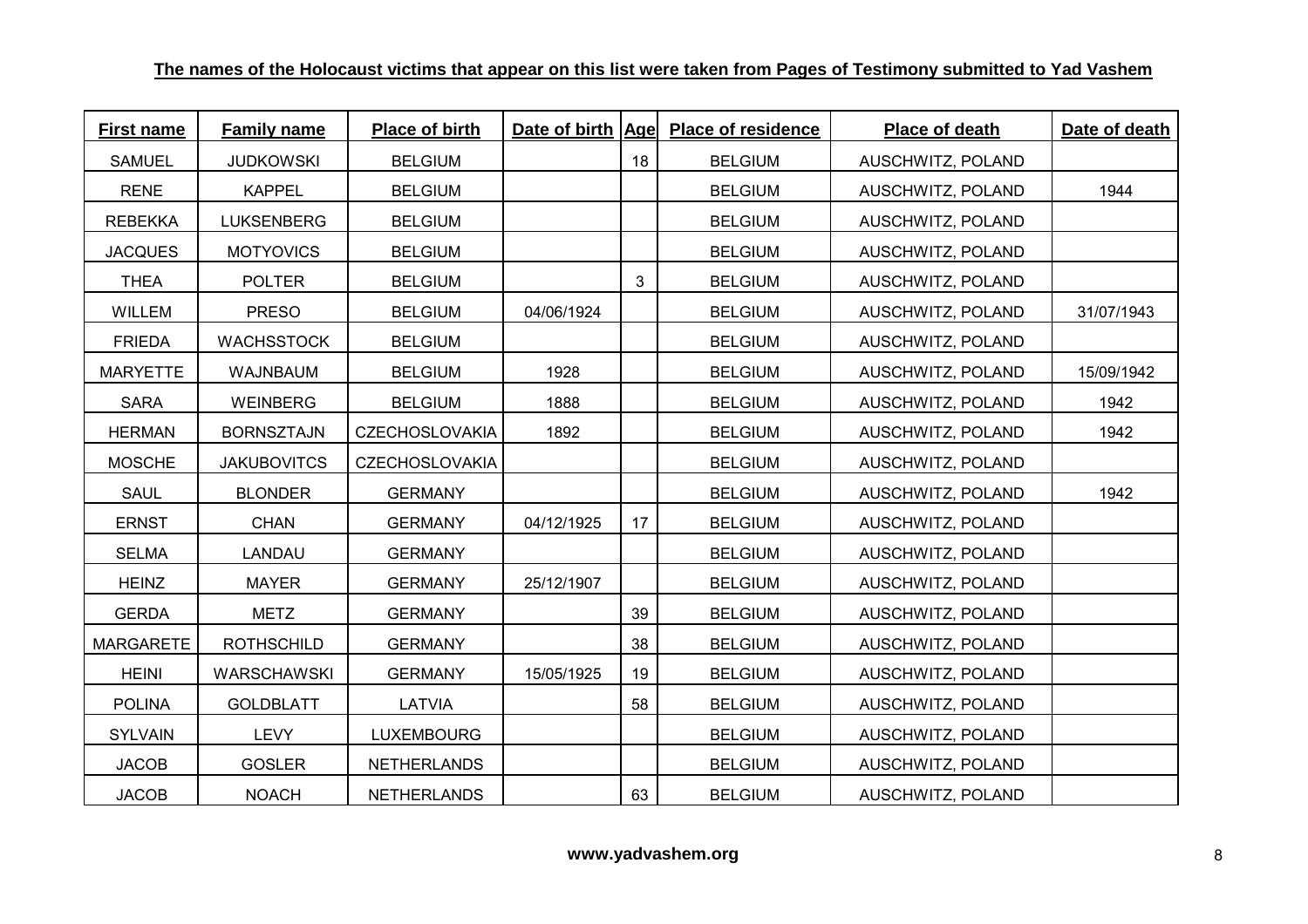| <b>First name</b> | <b>Family name</b> | Place of birth     |            |    | Date of birth Age Place of residence | Place of death    | Date of death |
|-------------------|--------------------|--------------------|------------|----|--------------------------------------|-------------------|---------------|
| <b>ROSA</b>       | <b>WEINTRAUB</b>   | <b>NETHERLANDS</b> |            |    | <b>BELGIUM</b>                       | AUSCHWITZ, POLAND |               |
| <b>SARAH</b>      | <b>ALLEGRO</b>     | <b>POLAND</b>      |            | 37 | <b>BELGIUM</b>                       | AUSCHWITZ, POLAND |               |
| <b>TOBIAS</b>     | <b>BERGER</b>      | <b>POLAND</b>      |            |    | <b>BELGIUM</b>                       | AUSCHWITZ, POLAND |               |
| <b>LEON</b>       | <b>BUGAJER</b>     | <b>POLAND</b>      |            | 34 | <b>BELGIUM</b>                       | AUSCHWITZ, POLAND |               |
| <b>JOSEPH</b>     | <b>DROBNER</b>     | <b>POLAND</b>      |            |    | <b>BELGIUM</b>                       | AUSCHWITZ, POLAND |               |
| <b>TEMORA</b>     | <b>FRIEDMAN</b>    | <b>POLAND</b>      |            |    | <b>BELGIUM</b>                       | AUSCHWITZ, POLAND |               |
| <b>SZYJA</b>      | <b>FUNKLEDER</b>   | <b>POLAND</b>      | 15/12/1898 |    | <b>BELGIUM</b>                       | AUSCHWITZ, POLAND | 07/07/1942    |
| <b>RIFKA</b>      | <b>GELIBTER</b>    | <b>POLAND</b>      |            |    | <b>BELGIUM</b>                       | AUSCHWITZ, POLAND |               |
| AMER              | <b>GOLDBERG</b>    | <b>POLAND</b>      |            | 18 | <b>BELGIUM</b>                       | AUSCHWITZ, POLAND |               |
| <b>JAKOB</b>      | <b>GRADAN</b>      | <b>POLAND</b>      |            |    | <b>BELGIUM</b>                       | AUSCHWITZ, POLAND |               |
| <b>MORDKA</b>     | <b>GUDANSKI</b>    | <b>POLAND</b>      |            |    | <b>BELGIUM</b>                       | AUSCHWITZ, POLAND |               |
| <b>PERLA</b>      | <b>HILSBERG</b>    | <b>POLAND</b>      | 1898       |    | <b>BELGIUM</b>                       | AUSCHWITZ, POLAND | 1942          |
| <b>ELKA</b>       | <b>KLEIN</b>       | <b>POLAND</b>      | 1893       |    | <b>BELGIUM</b>                       | AUSCHWITZ, POLAND |               |
| <b>MALKA</b>      | <b>KOHEN</b>       | <b>POLAND</b>      |            |    | <b>BELGIUM</b>                       | AUSCHWITZ, POLAND | 1943          |
| <b>JULA</b>       | <b>KOHL</b>        | <b>POLAND</b>      |            |    | <b>BELGIUM</b>                       | AUSCHWITZ, POLAND |               |
| <b>FANNY</b>      | <b>KOSS</b>        | <b>POLAND</b>      |            |    | <b>BELGIUM</b>                       | AUSCHWITZ, POLAND | 1942          |
| <b>YOSSEF</b>     | <b>LAPMAN</b>      | <b>POLAND</b>      |            | 60 | <b>BELGIUM</b>                       | AUSCHWITZ, POLAND |               |
| ZWI               | <b>LEINER</b>      | <b>POLAND</b>      | 1877       |    | <b>BELGIUM</b>                       | AUSCHWITZ, POLAND | 1944          |
| <b>ARON</b>       | <b>LUKSENBERG</b>  | <b>POLAND</b>      |            |    | <b>BELGIUM</b>                       | AUSCHWITZ, POLAND |               |
| <b>ELLA</b>       | <b>LUKSENBERG</b>  | <b>POLAND</b>      |            |    | <b>BELGIUM</b>                       | AUSCHWITZ, POLAND |               |
| <b>CELIN</b>      | <b>MAKABOCKI</b>   | <b>POLAND</b>      |            |    | <b>BELGIUM</b>                       | AUSCHWITZ, POLAND |               |
| <b>CECILIA</b>    | <b>PALUCH</b>      | <b>POLAND</b>      |            |    | <b>BELGIUM</b>                       | AUSCHWITZ, POLAND |               |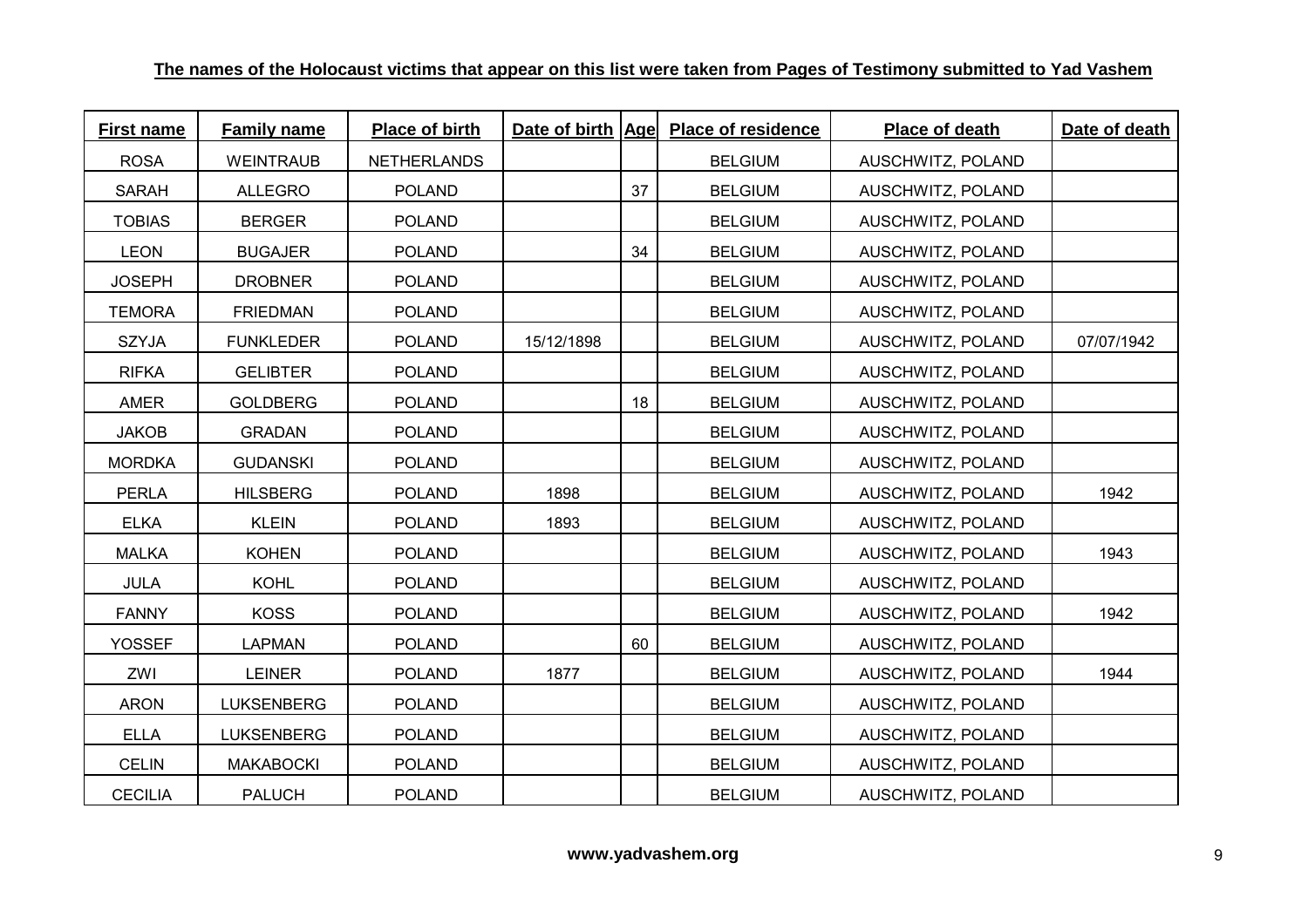| <b>First name</b> | <b>Family name</b>   | Place of birth |            |    | Date of birth Age Place of residence | Place of death    | Date of death |
|-------------------|----------------------|----------------|------------|----|--------------------------------------|-------------------|---------------|
| <b>MINDLA</b>     | <b>PATASCHNIK</b>    | <b>POLAND</b>  | 1902       |    | <b>BELGIUM</b>                       | AUSCHWITZ, POLAND | 1942          |
| <b>BARUCH</b>     | <b>ROSENBLUM</b>     | <b>POLAND</b>  |            |    | <b>BELGIUM</b>                       | AUSCHWITZ, POLAND |               |
| <b>FAIGA</b>      | SAMOSZUL             | <b>POLAND</b>  | 1913       | 29 | <b>BELGIUM</b>                       | AUSCHWITZ, POLAND | 1942          |
| <b>ISAAK</b>      | <b>SCHINDELHEIM</b>  | <b>POLAND</b>  | 08/1892    |    | <b>BELGIUM</b>                       | AUSCHWITZ, POLAND | 1942          |
| <b>REGINA</b>     | <b>SKOULSKY</b>      | <b>POLAND</b>  | 14/10/1904 |    | <b>BELGIUM</b>                       | AUSCHWITZ, POLAND | 1943          |
| <b>JOSEF</b>      | <b>SPINDLER</b>      | <b>POLAND</b>  |            | 28 | <b>BELGIUM</b>                       | AUSCHWITZ, POLAND |               |
| <b>CZARNA</b>     | <b>SUSKIND</b>       | <b>POLAND</b>  | 1880       | 62 | <b>BELGIUM</b>                       | AUSCHWITZ, POLAND | 1942          |
| <b>CHAJA</b>      | <b>SZRENSKI</b>      | <b>POLAND</b>  | 10/04/1901 | 43 | <b>BELGIUM</b>                       | AUSCHWITZ, POLAND | 1944          |
| <b>CHAIM</b>      | <b>SZYPER</b>        | <b>POLAND</b>  |            |    | <b>BELGIUM</b>                       | AUSCHWITZ, POLAND |               |
| <b>SARA</b>       | <b>TUCHSCHNEIDER</b> | <b>POLAND</b>  | 1926       |    | <b>BELGIUM</b>                       | AUSCHWITZ, POLAND |               |
| <b>ICHEL</b>      | <b>URLIK</b>         | <b>POLAND</b>  |            |    | <b>BELGIUM</b>                       | AUSCHWITZ, POLAND |               |
| <b>FEIGEL</b>     | <b>WELLNER</b>       | <b>POLAND</b>  | 20/05/1854 |    | <b>BELGIUM</b>                       | AUSCHWITZ, POLAND | 1942          |
| <b>ABRAHAM</b>    | <b>FUKS</b>          | <b>ROMANIA</b> |            |    | <b>BELGIUM</b>                       | AUSCHWITZ, POLAND |               |
| <b>GERSZON</b>    | <b>RACHLIS</b>       | RUSSIA (USSR)  | 1879       |    | <b>BELGIUM</b>                       | AUSCHWITZ, POLAND |               |
| <b>ABRAHAM</b>    | <b>FUSS</b>          | UNITED STATES  |            |    | <b>BELGIUM</b>                       | AUSCHWITZ, POLAND |               |
| ANDJA             | <b>HAUSER</b>        |                |            | 55 | <b>BELGIUM</b>                       | AUSCHWITZ, POLAND |               |
| <b>DORA</b>       | <b>REGUTKOWIZC</b>   |                | 1910       |    | <b>BELGIUM</b>                       | AUSCHWITZ, POLAND |               |
| ABRAHAM           | <b>RINGEL</b>        | <b>POLAND</b>  |            |    | <b>BELGIUM</b>                       | AUSCHWITZ, POLAND |               |
| <b>AVRAHAM</b>    | <b>GOLDFARB</b>      | <b>POLAND</b>  |            |    | <b>BELGIUM</b>                       | <b>BELGIUM</b>    |               |
| <b>SARA</b>       | <b>SENDYK</b>        | <b>POLAND</b>  | 1865       | 76 | <b>BELGIUM</b>                       | <b>BELGIUM</b>    | 1941          |
| <b>MAX</b>        | <b>SOLBERG</b>       | <b>POLAND</b>  | 1907       |    | <b>BELGIUM</b>                       | <b>BELGIUM</b>    | 1943          |
| <b>ALEXANDER</b>  | <b>TAFFEL</b>        | <b>POLAND</b>  |            |    | <b>BELGIUM</b>                       | <b>BELGIUM</b>    |               |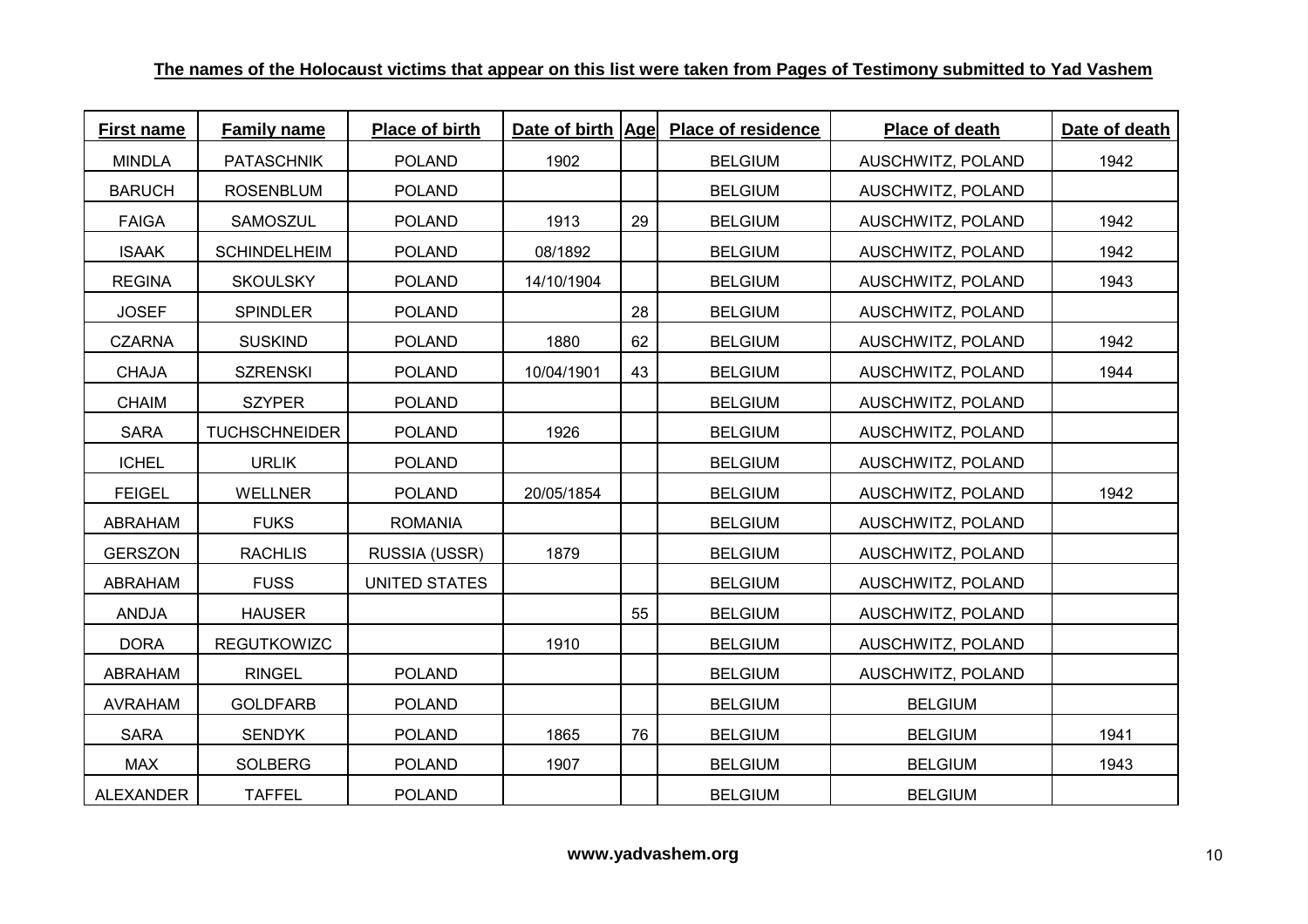| <b>First name</b> | <b>Family name</b> | Place of birth        |            |    | Date of birth Age Place of residence | Place of death             | Date of death |
|-------------------|--------------------|-----------------------|------------|----|--------------------------------------|----------------------------|---------------|
| <b>SELMA</b>      | <b>EISLER</b>      | <b>AUSTRIA</b>        | 10/02/1916 | 27 | <b>BELGIUM</b>                       | <b>BELGIUM</b>             | 1943          |
| <b>RYWKA</b>      | <b>DAWIDOWICZ</b>  | <b>POLAND</b>         |            |    | <b>BELGIUM</b>                       | AUSCHWITZ, POLAND          |               |
| <b>RACHEL</b>     | <b>LINDER</b>      | <b>CZECHOSLOVAKIA</b> | 1916       | 27 | <b>BELGIUM</b>                       | AUSCHWITZ, POLAND          | 1943          |
| IZY               | <b>WEISMAN</b>     | <b>BELGIUM</b>        |            | 13 | <b>BELGIUM</b>                       | <b>BREENDONCK, BELGIUM</b> |               |
| <b>ARJE</b>       | <b>KUPER</b>       | <b>POLAND</b>         | 1907       |    | <b>BELGIUM</b>                       | <b>BRUXELLES, BELGIUM</b>  | 1942          |
| <b>MORITZ</b>     | RODAU              |                       | 1916       |    | <b>BELGIUM</b>                       | <b>BRUXELLES, BELGIUM</b>  |               |
| <b>GHERSON</b>    | <b>BERKOBAUM</b>   | <b>BELGIUM</b>        | 1918       |    | <b>BELGIUM</b>                       | <b>BRUXELLES, BELGIUM</b>  |               |
| LEWI              | <b>KLEMPERT</b>    | <b>BELGIUM</b>        | 1922       |    | <b>BELGIUM</b>                       | <b>BRUXELLES, BELGIUM</b>  | 1944          |
| <b>SARA</b>       | <b>POLER</b>       | <b>POLAND</b>         | 1907       |    | <b>BELGIUM</b>                       | <b>BRUXELLES, BELGIUM</b>  |               |
| <b>LEA</b>        | <b>UNGLIK</b>      | <b>POLAND</b>         | 1922       |    | <b>BELGIUM</b>                       | BRUXELLES, BELGIUM         |               |
| <b>ICIK</b>       | <b>IDEL</b>        | <b>POLAND</b>         | 1901       |    | <b>BELGIUM</b>                       | BUCHENWALD, GERMANY        | 1942          |
| <b>ESTHER</b>     | <b>BERENSTEIN</b>  | <b>BELGIUM</b>        | 1934       | 9  | <b>BELGIUM</b>                       | BUCHENWALD, GERMANY        | 1943          |
| <b>JAQUE</b>      | <b>BIRON</b>       |                       |            |    | <b>BELGIUM</b>                       | BUCHENWALD, GERMANY        | 1944          |
| <b>DORIAN</b>     | <b>RAJCIN</b>      |                       |            |    | <b>BELGIUM</b>                       | BUCHENWALD, GERMANY        |               |
| <b>MESHULAM</b>   | <b>HOROWICZ</b>    | <b>POLAND</b>         |            |    | <b>BELGIUM</b>                       |                            |               |
| <b>FISZEL</b>     | <b>WOLF</b>        | <b>POLAND</b>         |            |    | <b>BELGIUM</b>                       |                            |               |
| <b>PEISACH</b>    | <b>STIEGLITZ</b>   | <b>POLAND</b>         |            | 32 | <b>BELGIUM</b>                       | DACHAU, GERMANY            |               |
| ABRAHAM           | <b>WILDSTEIN</b>   | <b>POLAND</b>         | 02/10/1898 |    | <b>BELGIUM</b>                       | DACHAU, GERMANY            | 27/03/1945    |
| <b>AARON</b>      | <b>MOSKAL</b>      | <b>POLAND</b>         | 1894       |    | <b>BELGIUM</b>                       |                            |               |
| <b>LILIANE</b>    | <b>PLEWINSKI</b>   | <b>BELGIUM</b>        | 22/01/1936 |    | <b>BELGIUM</b>                       | DRANCY, FRANCE             |               |
| <b>WILLEM</b>     | <b>PRESO</b>       | <b>BELGIUM</b>        | 04/06/1924 |    | <b>BELGIUM</b>                       | <b>FRANCE</b>              | 1943          |
| <b>BARUCH</b>     | <b>BODNER</b>      | <b>POLAND</b>         | 31/07/1893 |    | <b>BELGIUM</b>                       | <b>FRANCE</b>              | 20/11/1943    |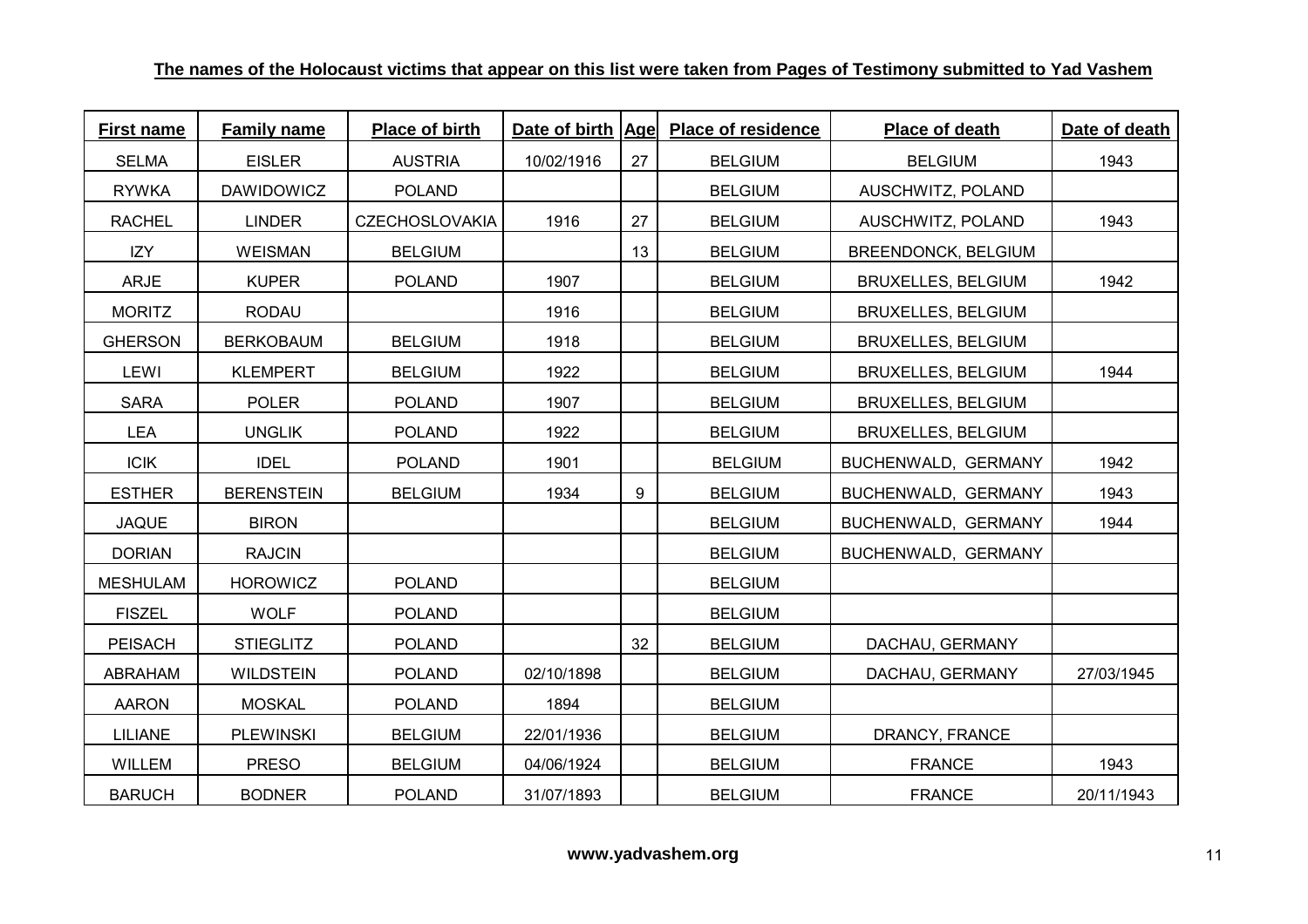| <b>First name</b> | <b>Family name</b>  | Place of birth        |            |    | Date of birth Age Place of residence | Place of death            | Date of death |
|-------------------|---------------------|-----------------------|------------|----|--------------------------------------|---------------------------|---------------|
| <b>HIRSEH</b>     | <b>BRAND</b>        | <b>POLAND</b>         | 1923       |    | <b>BELGIUM</b>                       | <b>FRANCE</b>             |               |
| <b>MIRJAM</b>     | <b>BRONER</b>       | <b>POLAND</b>         | 02/09/1911 |    | <b>BELGIUM</b>                       | <b>FRANCE</b>             | 1942          |
| <b>PAUL</b>       | <b>STERN</b>        |                       | 31/03/1915 |    | <b>BELGIUM</b>                       | <b>FRANCE</b>             | 1942          |
| <b>FANI</b>       | <b>BANET</b>        | <b>POLAND</b>         | 1921       | 21 | <b>BELGIUM</b>                       | <b>GERMANY</b>            | 1942          |
| <b>SARA</b>       | <b>BANET</b>        | <b>POLAND</b>         | 1920       | 22 | <b>BELGIUM</b>                       | <b>GERMANY</b>            | 1942          |
| <b>ISRAEL</b>     | ZYLBERGOLD          | <b>POLAND</b>         |            |    | <b>BELGIUM</b>                       | <b>GERMANY</b>            |               |
| <b>DAVID</b>      | <b>MALISKY</b>      | <b>UKRAINE (USSR)</b> |            |    | <b>BELGIUM</b>                       | <b>GERMANY</b>            |               |
| <b>FRIDA</b>      | <b>WAHL</b>         | <b>POLAND</b>         |            |    | <b>BELGIUM</b>                       | <b>GERMANY</b>            |               |
| <b>JACQUE</b>     | <b>ROSEN</b>        |                       |            |    | <b>BELGIUM</b>                       |                           |               |
| <b>ADOLF</b>      | <b>MAJOROVIC</b>    | <b>CZECHOSLOVAKIA</b> | 1897       |    | <b>BELGIUM</b>                       | <b>GURS, FRANCE</b>       | 1942          |
| <b>NATHAN</b>     | <b>JNEWLOCKI</b>    | <b>POLAND</b>         | 1909       |    | <b>BELGIUM</b>                       | KATOWICE, POLAND          | 1943          |
| <b>BEN</b>        | <b>ARIEL</b>        | <b>TURKEY</b>         |            |    | <b>BELGIUM</b>                       | LOUVAIN, BELGIUM          |               |
| <b>MOSZEK</b>     | <b>FINKELSZTEIN</b> | <b>POLAND</b>         |            |    | <b>BELGIUM</b>                       | MAUTHAUSEN, AUSTRIA       |               |
| <b>MAUNCE</b>     | <b>WOLF</b>         |                       |            |    | <b>BELGIUM</b>                       | MAUTHAUSEN, AUSTRIA       |               |
| <b>ROSA</b>       | <b>SAMUELS</b>      | <b>POLAND</b>         |            |    | <b>BELGIUM</b>                       | MECHELEN, BELGIUM         |               |
| <b>ELIK</b>       | <b>TEPMAN</b>       |                       | 1915       | 26 | <b>BELGIUM</b>                       | ODESSA, UKRAINE(USSR)     | 1941          |
| <b>ESTER</b>      | <b>SIMON</b>        | <b>CZECHOSLOVAKIA</b> | 1910       |    | <b>BELGIUM</b>                       | AUSCHWITZ, POLAND         |               |
| <b>SARA</b>       | <b>GRYNFELD</b>     | <b>POLAND</b>         | 07/01/1912 |    | <b>BELGIUM</b>                       | AUSCHWITZ, POLAND         | 1942          |
| <b>SZEJNDYL</b>   | <b>ZUSMAN</b>       | <b>POLAND</b>         | 1908       |    | <b>BELGIUM</b>                       | <b>POLAND</b>             |               |
| <b>JZCHAK</b>     | <b>SOLOMON</b>      | <b>CZECHOSLOVAKIA</b> |            |    | <b>BELGIUM</b>                       |                           |               |
| <b>PINCHAS</b>    | <b>SHERACKI</b>     | <b>POLAND</b>         | 1900       |    | <b>BELGIUM</b>                       | <b>BRUXELLES, BELGIUM</b> | 1942          |
| <b>HERCHEL</b>    | <b>BLITZ</b>        | <b>AUSTRIA</b>        |            |    | <b>BELGIUM</b>                       |                           |               |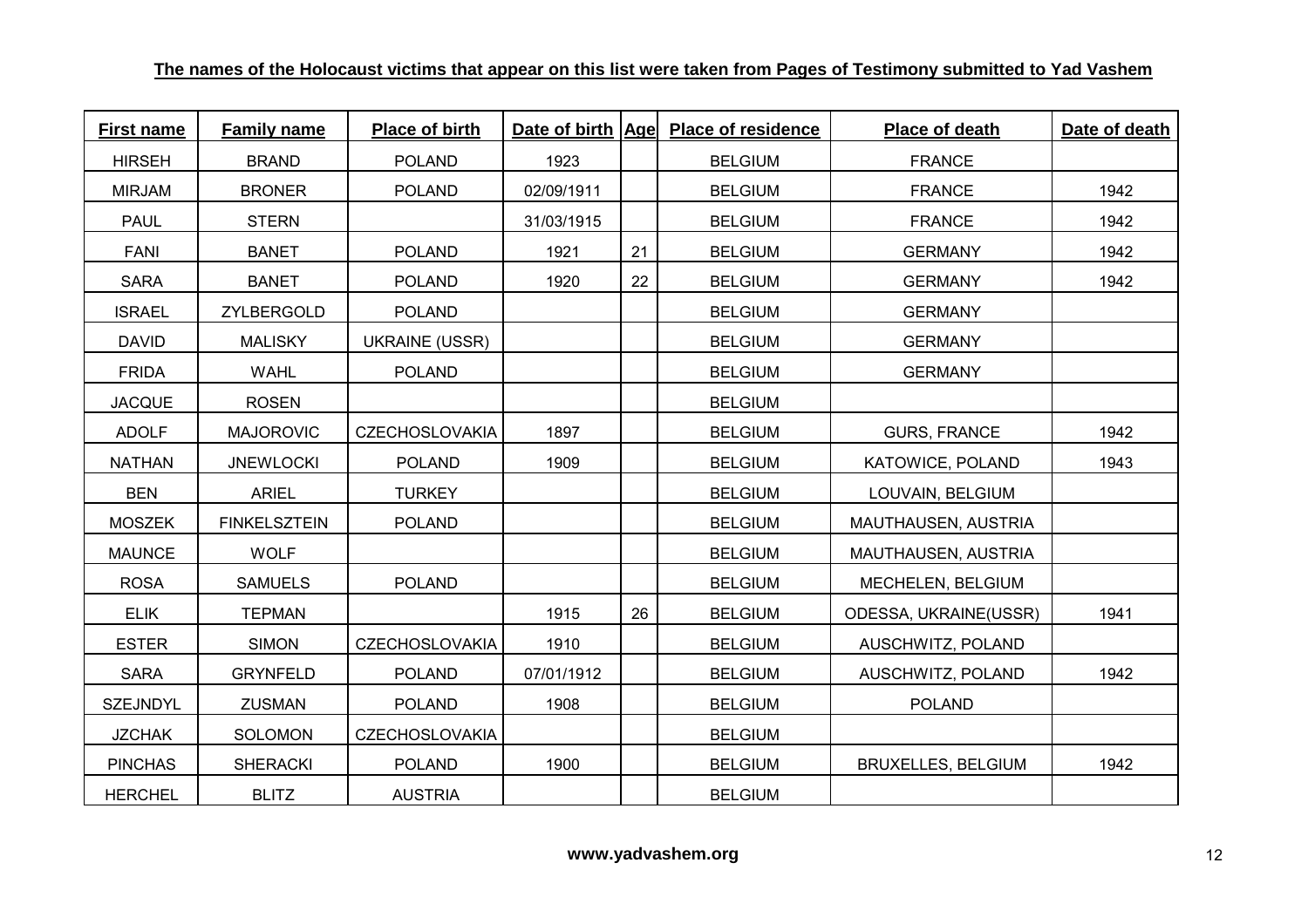| <b>First name</b> | <b>Family name</b> | Place of birth | Date of birth   Age |                | <b>Place of residence</b> | Place of death | Date of death |
|-------------------|--------------------|----------------|---------------------|----------------|---------------------------|----------------|---------------|
| <b>EIDEL</b>      | <b>ABRACH</b>      | <b>BELGIUM</b> | 1928                | 12             | <b>BELGIUM</b>            |                | 1940          |
| <b>HARRY</b>      | <b>BOK</b>         | <b>BELGIUM</b> |                     | 8              | <b>BELGIUM</b>            |                |               |
| <b>MARIA</b>      | <b>BRAUN</b>       | <b>BELGIUM</b> | 03/06/1930          | 12             | <b>BELGIUM</b>            |                | 1942          |
| <b>GITLA</b>      | CHAIMOVICZ         | <b>BELGIUM</b> | 12/10/1936          |                | <b>BELGIUM</b>            |                |               |
| <b>SALLY</b>      | <b>CHLOPAK</b>     | <b>BELGIUM</b> |                     | 0              | <b>BELGIUM</b>            |                |               |
| <b>BENO</b>       | <b>COOK</b>        | <b>BELGIUM</b> |                     |                | <b>BELGIUM</b>            |                |               |
| <b>ELIAZARD</b>   | <b>EFIRA</b>       | <b>BELGIUM</b> | 16/09/1885          |                | <b>BELGIUM</b>            |                | 1943          |
| <b>MORDECHAI</b>  | <b>ENGELMAYER</b>  | <b>BELGIUM</b> | 1933                |                | <b>BELGIUM</b>            |                |               |
| <b>BERTHA</b>     | <b>FRANKENTHAL</b> | <b>BELGIUM</b> |                     | 35             | <b>BELGIUM</b>            |                |               |
| <b>SARAH</b>      | <b>HACKENA</b>     | <b>BELGIUM</b> | 1902                |                | <b>BELGIUM</b>            |                |               |
| <b>SASCHA</b>     | <b>HAHN</b>        | <b>BELGIUM</b> | 1897                | 45             | <b>BELGIUM</b>            |                | 1942          |
| <b>LILY</b>       | <b>KAGAN</b>       | <b>BELGIUM</b> |                     |                | <b>BELGIUM</b>            |                |               |
| <b>SARA</b>       | <b>KEJZMAN</b>     | <b>BELGIUM</b> | 1931                | 11             | <b>BELGIUM</b>            |                |               |
| <b>JAKOW</b>      | <b>KLEINFELD</b>   | <b>BELGIUM</b> | 1910                |                | <b>BELGIUM</b>            |                |               |
| <b>DINA</b>       | <b>KONSTABLER</b>  | <b>BELGIUM</b> |                     |                | <b>BELGIUM</b>            |                |               |
| <b>LEA</b>        | LANGERMAN          | <b>BELGIUM</b> | 12/02/1933          |                | <b>BELGIUM</b>            |                | 1942          |
| <b>YOSEF</b>      | <b>LENIOWER</b>    | <b>BELGIUM</b> | 1912                |                | <b>BELGIUM</b>            |                | 1940          |
| <b>RUTH</b>       | <b>LOEWENWIRTH</b> | <b>BELGIUM</b> | 30/12/1941          | $\overline{2}$ | <b>BELGIUM</b>            |                |               |
| <b>HELENA</b>     | <b>MOND</b>        | <b>BELGIUM</b> | 07/09/1926          |                | <b>BELGIUM</b>            |                |               |
| <b>SHULAMES</b>   | <b>NEMZER</b>      | <b>BELGIUM</b> | 1923                | 21             | <b>BELGIUM</b>            |                | 1944          |
| <b>PAULA</b>      | <b>REINHOLD</b>    | <b>BELGIUM</b> | 22/03/1940          | 3              | <b>BELGIUM</b>            |                |               |
| <b>FRANCE</b>     | <b>ROSSEELS</b>    | <b>BELGIUM</b> | 1899                |                | <b>BELGIUM</b>            |                |               |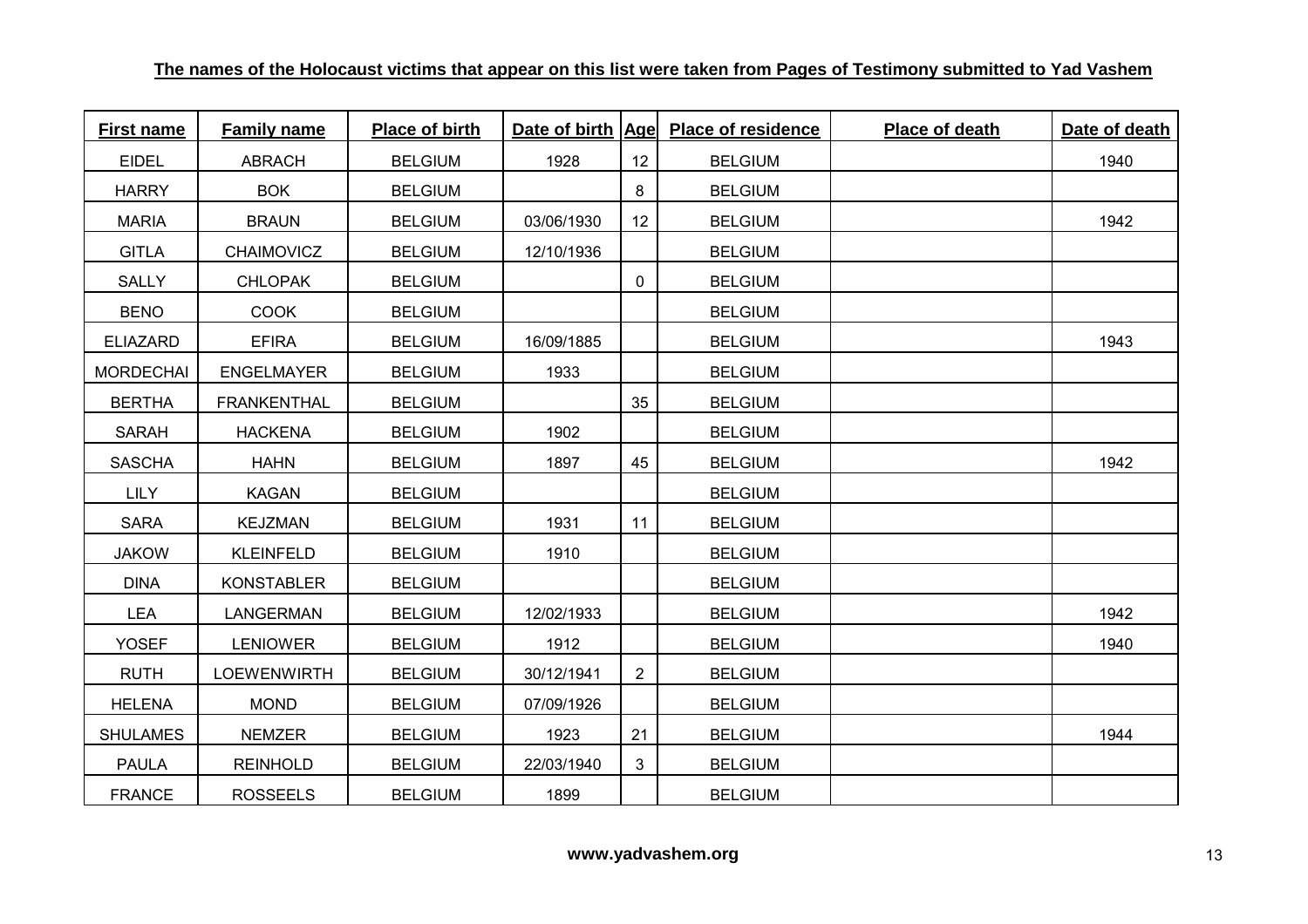| <b>First name</b> | <b>Family name</b>    | Place of birth        | Date of birth   Age |                | <b>Place of residence</b> | Place of death | Date of death |
|-------------------|-----------------------|-----------------------|---------------------|----------------|---------------------------|----------------|---------------|
| <b>RACHEL</b>     | <b>SANDBANK</b>       | <b>BELGIUM</b>        | 23/03/1939          | 0              | <b>BELGIUM</b>            |                |               |
| <b>IRENE</b>      | <b>SCHWARCZ</b>       | <b>BELGIUM</b>        | 1930                |                | <b>BELGIUM</b>            |                |               |
| SALOMON           | <b>STEINER</b>        | <b>BELGIUM</b>        | 22/04/1928          | 0              | <b>BELGIUM</b>            |                |               |
| <b>SCHEINDEL</b>  | <b>TEICHNER</b>       | <b>BELGIUM</b>        | 1934                | $\overline{7}$ | <b>BELGIUM</b>            |                | 1941          |
| <b>LEO</b>        | <b>TRYTEL</b>         | <b>BELGIUM</b>        | 29/07/1923          |                | <b>BELGIUM</b>            |                |               |
| <b>ELIANE</b>     | <b>WEINSTEIN</b>      | <b>BELGIUM</b>        |                     | 15             | <b>BELGIUM</b>            |                |               |
| ALEXANDER         | <b>BIKHOVSKI</b>      | <b>CHINA</b>          | יולי-11             |                | <b>BELGIUM</b>            |                |               |
| <b>PINKHAS</b>    | BIK                   | <b>CZECHOSLOVAKIA</b> | 1900                |                | <b>BELGIUM</b>            |                |               |
| <b>HANS</b>       | <b>GEYDUSCHEK</b>     | <b>CZECHOSLOVAKIA</b> | 1896                |                | <b>BELGIUM</b>            |                |               |
| WILLY             | <b>GROSZMAN</b>       | <b>CZECHOSLOVAKIA</b> | 12/10/1898          | 44             | <b>BELGIUM</b>            |                |               |
| <b>MOZES</b>      | <b>MARTIN</b>         | <b>CZECHOSLOVAKIA</b> | 1913                | 30             | <b>BELGIUM</b>            |                |               |
| <b>SCHARLOTTE</b> | <b>SCHTAUB</b>        | <b>CZECHOSLOVAKIA</b> | 1917                |                | <b>BELGIUM</b>            |                |               |
| <b>HELEN</b>      | <b>VIBER</b>          | <b>CZECHOSLOVAKIA</b> |                     |                | <b>BELGIUM</b>            |                |               |
| <b>EIZIEK</b>     | <b>WEINSTEIN</b>      | <b>CZECHOSLOVAKIA</b> | 1898                |                | <b>BELGIUM</b>            |                |               |
| <b>ISRAEL</b>     | <b>ZAFFERN</b>        | <b>CZECHOSLOVAKIA</b> |                     | 38             | <b>BELGIUM</b>            |                |               |
| <b>RENEE</b>      | <b>GOLDSZTEYN</b>     | <b>FRANCE</b>         |                     |                | <b>BELGIUM</b>            |                |               |
| <b>ZITA</b>       | <b>HERSCHLIKOWITZ</b> | <b>FRANCE</b>         | 1922                |                | <b>BELGIUM</b>            |                |               |
| <b>RUTH</b>       | <b>BACH</b>           | <b>GERMANY</b>        | 1922                |                | <b>BELGIUM</b>            |                |               |
| <b>RECHA</b>      | <b>ENGEL VAN</b>      | <b>GERMANY</b>        |                     |                | <b>BELGIUM</b>            |                |               |
| <b>SAMUEL</b>     | <b>GOLDMAN</b>        | <b>GERMANY</b>        |                     |                | <b>BELGIUM</b>            |                |               |
| <b>FRIEDA</b>     | <b>HAMELSDORF</b>     | <b>GERMANY</b>        | 1918                | 24             | <b>BELGIUM</b>            |                |               |
| <b>HANI</b>       | <b>HERMAN</b>         | <b>GERMANY</b>        |                     |                | <b>BELGIUM</b>            |                |               |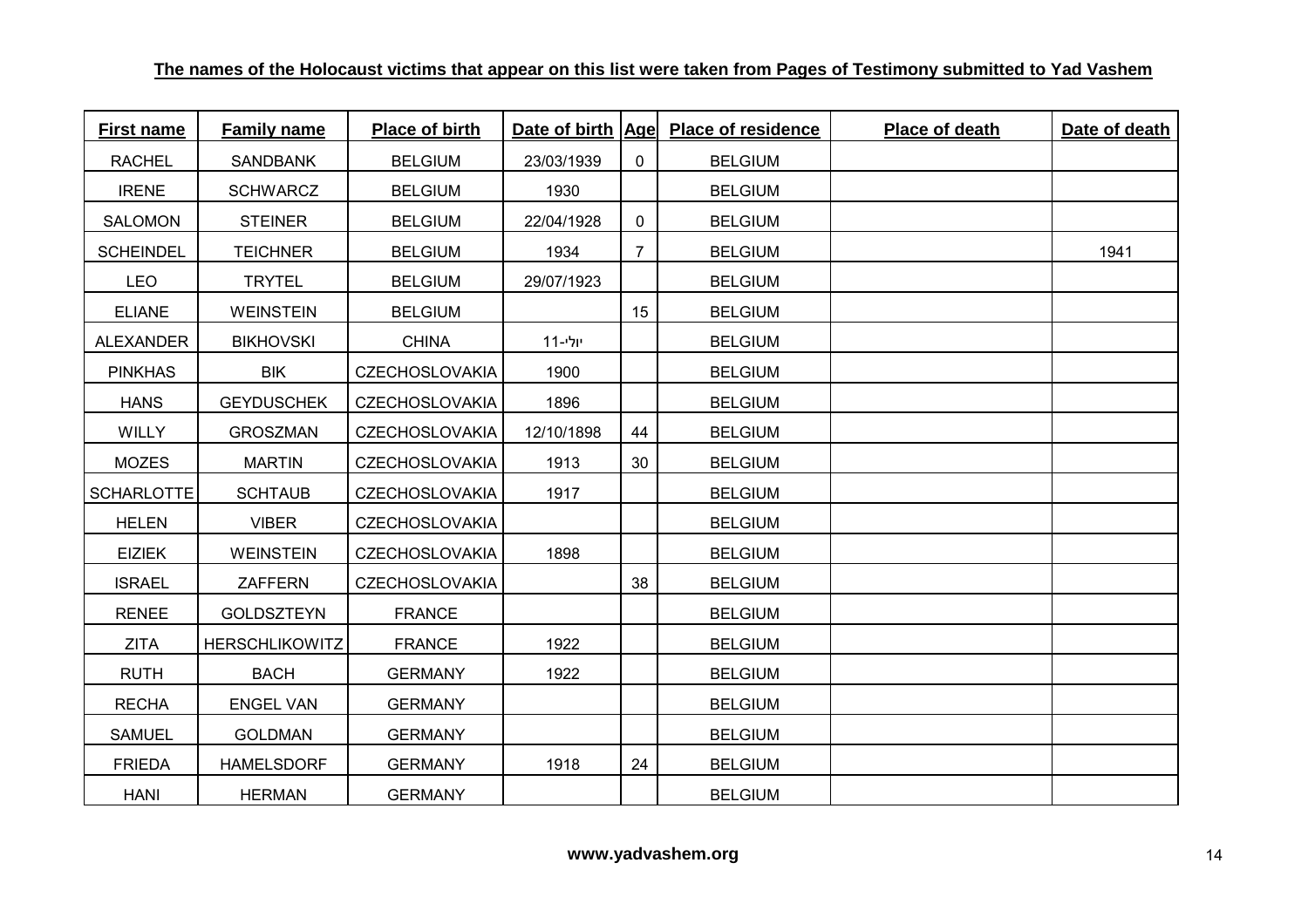| <b>First name</b> | <b>Family name</b> | Place of birth     | Date of birth   Age |    | <b>Place of residence</b> | Place of death | Date of death |
|-------------------|--------------------|--------------------|---------------------|----|---------------------------|----------------|---------------|
| <b>MAX</b>        | <b>LEVY</b>        | <b>GERMANY</b>     | 06/1884             |    | <b>BELGIUM</b>            |                |               |
| <b>BERTA</b>      | <b>NADEL</b>       | <b>GERMANY</b>     | 1910                |    | <b>BELGIUM</b>            |                |               |
| <b>MALKA</b>      | <b>OFFEN</b>       | <b>GERMANY</b>     | 10/12/1924          |    | <b>BELGIUM</b>            |                |               |
| <b>LEA</b>        | <b>PINTEL</b>      | <b>GERMANY</b>     | 17/10/1887          |    | <b>BELGIUM</b>            |                |               |
| <b>SHMUEL</b>     | <b>SILBER</b>      | <b>GERMANY</b>     |                     |    | <b>BELGIUM</b>            |                |               |
| <b>DAVID</b>      | <b>STERN</b>       | <b>GERMANY</b>     | 09/09/1913          |    | <b>BELGIUM</b>            |                | 1942          |
| <b>EVA</b>        | <b>WOCHEMARKT</b>  | <b>GERMANY</b>     |                     | 29 | <b>BELGIUM</b>            |                |               |
| <b>ISAAC</b>      | <b>ASSAEL</b>      | <b>GREECE</b>      | 1890                |    | <b>BELGIUM</b>            |                |               |
| <b>BERNARD</b>    | <b>GOLDMAN</b>     | <b>HUNGARY</b>     | 1887                |    | <b>BELGIUM</b>            |                |               |
| <b>HENRIK</b>     | <b>NEUMAN</b>      | <b>HUNGARY</b>     | 1898                |    | <b>BELGIUM</b>            |                |               |
| <b>ROZA</b>       | <b>NEUMAN</b>      | <b>HUNGARY</b>     | 1894                |    | <b>BELGIUM</b>            |                |               |
| ABRAM             | <b>FISH</b>        | <b>LITHUANIA</b>   | 1898                |    | <b>BELGIUM</b>            |                |               |
| <b>ESTHER</b>     | <b>SZULANSKA</b>   | <b>LITHUANIA</b>   |                     |    | <b>BELGIUM</b>            |                |               |
| SALOMON           | <b>BRODMAN</b>     | <b>NETHERLANDS</b> | 05/11/1924          | 16 | <b>BELGIUM</b>            |                | 15/05/1940    |
| <b>ANNI</b>       | <b>HILLESUM</b>    | <b>NETHERLANDS</b> |                     | 34 | <b>BELGIUM</b>            |                |               |
| <b>SARA</b>       | <b>RAPAPORT</b>    | <b>NETHERLANDS</b> | 1860                | 82 | <b>BELGIUM</b>            |                | 1942          |
| <b>DORA</b>       | <b>RIESER</b>      | <b>NETHERLANDS</b> | 01/01/1918          |    | <b>BELGIUM</b>            |                | 1942          |
| <b>RACHEL</b>     | <b>TRYTEL</b>      | <b>NETHERLANDS</b> | 16/04/1897          |    | <b>BELGIUM</b>            |                | 1942          |
| <b>JACOB</b>      | <b>VERDONER</b>    | <b>NETHERLANDS</b> |                     |    | <b>BELGIUM</b>            |                |               |
| <b>BAREND</b>     | <b>WURMS</b>       | <b>NETHERLANDS</b> |                     |    | <b>BELGIUM</b>            |                |               |
| <b>SIMEON</b>     | <b>SOLOMON</b>     | <b>PALESTINE</b>   |                     |    | <b>BELGIUM</b>            |                |               |
| <b>JAQUES</b>     | <b>ALTER</b>       | <b>POLAND</b>      | 25/08/1897          |    | <b>BELGIUM</b>            |                |               |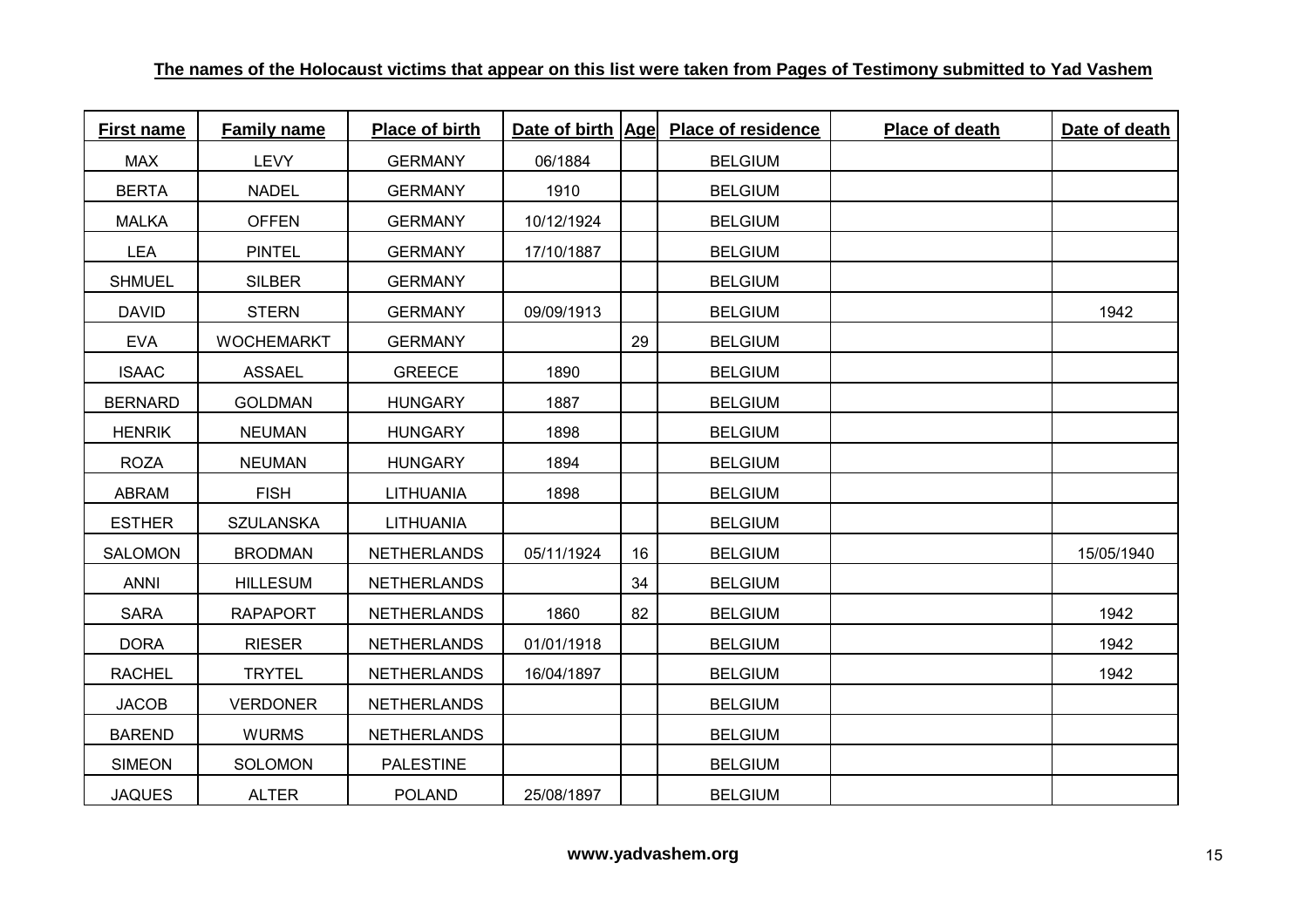| <b>First name</b> | <b>Family name</b> | Place of birth | Date of birth Age |    | <b>Place of residence</b> | Place of death | Date of death |
|-------------------|--------------------|----------------|-------------------|----|---------------------------|----------------|---------------|
| <b>MILCIA</b>     | <b>AMSEL</b>       | <b>POLAND</b>  | 1880              |    | <b>BELGIUM</b>            |                |               |
| <b>MENACHEM</b>   | <b>BABIC</b>       | <b>POLAND</b>  | 1903              |    | <b>BELGIUM</b>            |                |               |
| <b>NACHUM</b>     | <b>BARON</b>       | <b>POLAND</b>  | 18/08/1908        |    | <b>BELGIUM</b>            |                |               |
| <b>TOLA</b>       | <b>BERONI</b>      | <b>POLAND</b>  |                   | 38 | <b>BELGIUM</b>            |                |               |
| <b>JETTE</b>      | <b>BEZEM</b>       | POLAND         | 1900              |    | <b>BELGIUM</b>            |                |               |
| LIBA              | <b>BIALOGURA</b>   | <b>POLAND</b>  | 1892              |    | <b>BELGIUM</b>            |                | 1942          |
| <b>YOEL</b>       | <b>BINKOVITCH</b>  | <b>POLAND</b>  |                   |    | <b>BELGIUM</b>            |                |               |
| SONJA             | <b>BORGENICHT</b>  | <b>POLAND</b>  | 14/08/1904        |    | <b>BELGIUM</b>            |                |               |
| <b>ALTER</b>      | <b>BRAKER</b>      | <b>POLAND</b>  | 1905              |    | <b>BELGIUM</b>            |                |               |
| <b>CHAJA</b>      | <b>BUCHMAN</b>     | <b>POLAND</b>  |                   |    | <b>BELGIUM</b>            |                |               |
| <b>CHANA</b>      | <b>CHAMAJDES</b>   | <b>POLAND</b>  | 20/09/1883        |    | <b>BELGIUM</b>            |                | 15/09/1942    |
| <b>SIMON</b>      | <b>DATTNER</b>     | <b>POLAND</b>  | 1893              |    | <b>BELGIUM</b>            |                |               |
| <b>SURA</b>       | <b>DAWIDOWICZ</b>  | <b>POLAND</b>  | 23/08/1910        |    | <b>BELGIUM</b>            |                |               |
| <b>MARTHA</b>     | <b>DEUTSCH</b>     | <b>POLAND</b>  | 1900              |    | <b>BELGIUM</b>            |                | 1941          |
| <b>JACQUES</b>    | <b>EISENFISH</b>   | <b>POLAND</b>  |                   |    | <b>BELGIUM</b>            |                | 1942          |
| <b>NAFTALI</b>    | <b>EPSTEIN</b>     | <b>POLAND</b>  | 17/04/1900        |    | <b>BELGIUM</b>            |                |               |
| <b>FRIDA</b>      | <b>FELSEN</b>      | <b>POLAND</b>  |                   |    | <b>BELGIUM</b>            |                |               |
| <b>IZCHAK</b>     | <b>FENIGSOHN</b>   | <b>POLAND</b>  |                   |    | <b>BELGIUM</b>            |                |               |
| ABRAM             | <b>FLESIK</b>      | <b>POLAND</b>  |                   |    | <b>BELGIUM</b>            |                |               |
| <b>MOJSZE</b>     | <b>FROCEL</b>      | <b>POLAND</b>  |                   |    | <b>BELGIUM</b>            |                |               |
| <b>HERSCHEL</b>   | <b>FRYDMAN</b>     | <b>POLAND</b>  | 15/05/1885        | 57 | <b>BELGIUM</b>            |                |               |
| LEIB              | <b>GERSTEL</b>     | <b>POLAND</b>  | 19/03/1884        | 58 | <b>BELGIUM</b>            |                |               |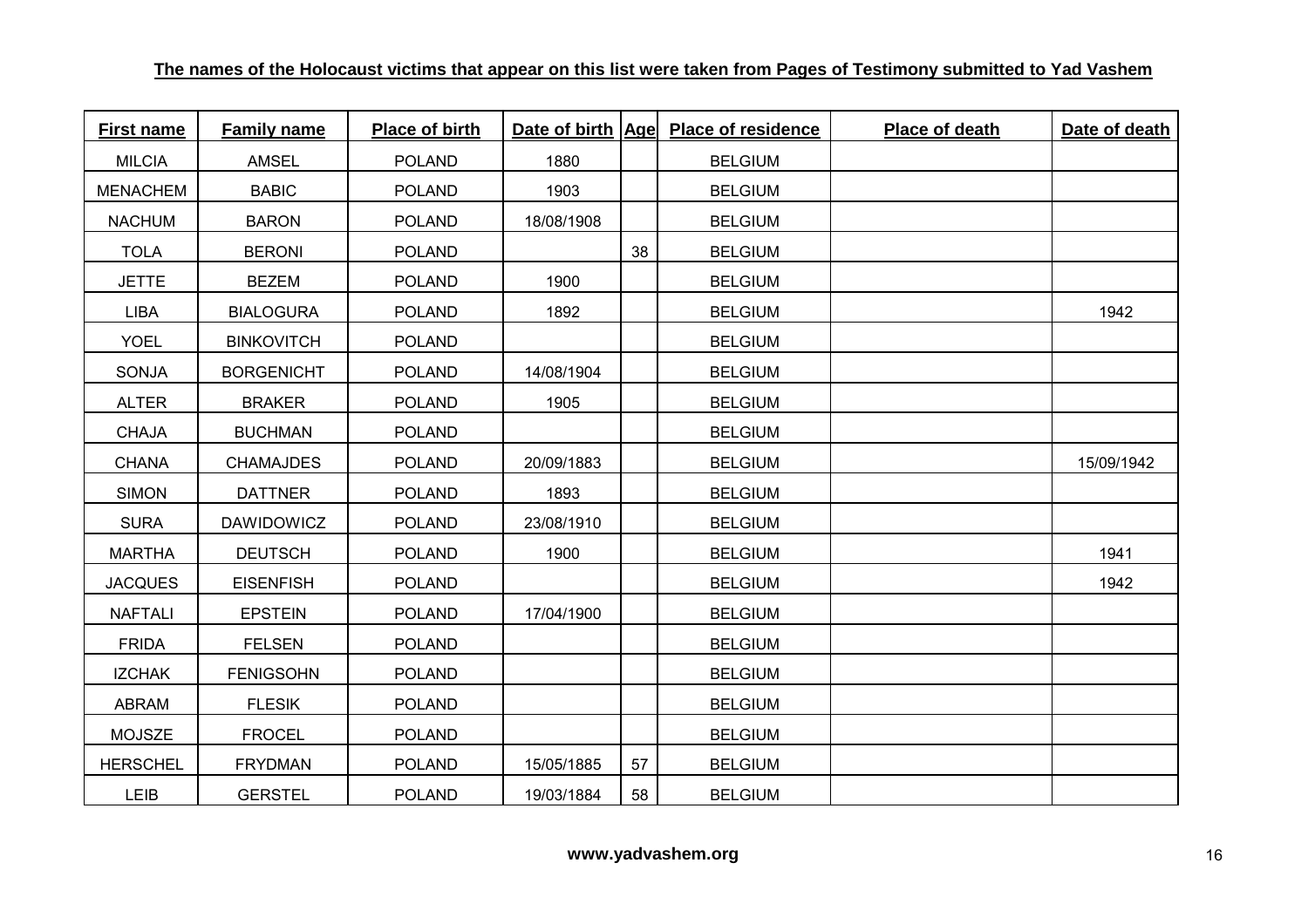| First name     | <b>Family name</b> | Place of birth |            |    | Date of birth Age Place of residence | Place of death | Date of death |
|----------------|--------------------|----------------|------------|----|--------------------------------------|----------------|---------------|
| <b>HERSEL</b>  | <b>GITLER</b>      | <b>POLAND</b>  |            |    | <b>BELGIUM</b>                       |                |               |
| <b>DOBA</b>    | <b>GOLDFEDER</b>   | <b>POLAND</b>  | 18/09/1926 |    | <b>BELGIUM</b>                       |                | 1942          |
| <b>ROSA</b>    | <b>GOLDSTEIN</b>   | <b>POLAND</b>  |            |    | <b>BELGIUM</b>                       |                |               |
| <b>FCLI</b>    | <b>GOLDSTEN</b>    | <b>POLAND</b>  |            |    | <b>BELGIUM</b>                       |                |               |
| <b>MICHAEL</b> | <b>GRUSCHOW</b>    | <b>POLAND</b>  | 1885       |    | <b>BELGIUM</b>                       |                |               |
| <b>ANNA</b>    | <b>HALPERN</b>     | <b>POLAND</b>  | 1885       |    | <b>BELGIUM</b>                       |                | 1943          |
| <b>DEVORAH</b> | <b>HAMBURG</b>     | <b>POLAND</b>  |            |    | <b>BELGIUM</b>                       |                |               |
| LEIBEL         | <b>HEITNER</b>     | <b>POLAND</b>  | 1905       | 35 | <b>BELGIUM</b>                       |                |               |
| <b>SURA</b>    | <b>HERSZHORN</b>   | <b>POLAND</b>  |            |    | <b>BELGIUM</b>                       |                |               |
| <b>ESTER</b>   | <b>KALUSHYNER</b>  | <b>POLAND</b>  |            |    | <b>BELGIUM</b>                       |                |               |
| <b>MARIEM</b>  | <b>KAPLOUN</b>     | <b>POLAND</b>  | 16/06/1883 | 62 | <b>BELGIUM</b>                       |                | 1945          |
| <b>RUBIN</b>   | <b>KAPOTKA</b>     | <b>POLAND</b>  | 01/05/1884 | 61 | <b>BELGIUM</b>                       |                | 1945          |
| <b>SHULIM</b>  | <b>KAWA</b>        | <b>POLAND</b>  |            | 51 | <b>BELGIUM</b>                       |                | 1943          |
| <b>RACHEL</b>  | <b>KLAPPER</b>     | <b>POLAND</b>  | 09/12/1923 |    | <b>BELGIUM</b>                       |                |               |
| <b>FANNY</b>   | <b>KLEIN</b>       | <b>POLAND</b>  |            |    | <b>BELGIUM</b>                       |                |               |
| <b>USZER</b>   | <b>KORMAN</b>      | <b>POLAND</b>  |            |    | <b>BELGIUM</b>                       |                |               |
| <b>MOJSZE</b>  | <b>KRASUCKI</b>    | <b>POLAND</b>  |            |    | <b>BELGIUM</b>                       |                |               |
| <b>MARKUS</b>  | <b>KUMER</b>       | <b>POLAND</b>  |            |    | <b>BELGIUM</b>                       |                |               |
| <b>MARYEM</b>  | <b>KUPFERMAN</b>   | <b>POLAND</b>  | 01/03/1924 | 21 | <b>BELGIUM</b>                       |                | 1945          |
| <b>GENIA</b>   | <b>LEINER</b>      | <b>POLAND</b>  |            |    | <b>BELGIUM</b>                       |                |               |
| LAZAR          | <b>LESCHER</b>     | <b>POLAND</b>  |            | 30 | <b>BELGIUM</b>                       |                |               |
| <b>IZAK</b>    | <b>MAIBRUCH</b>    | <b>POLAND</b>  |            | 31 | <b>BELGIUM</b>                       |                |               |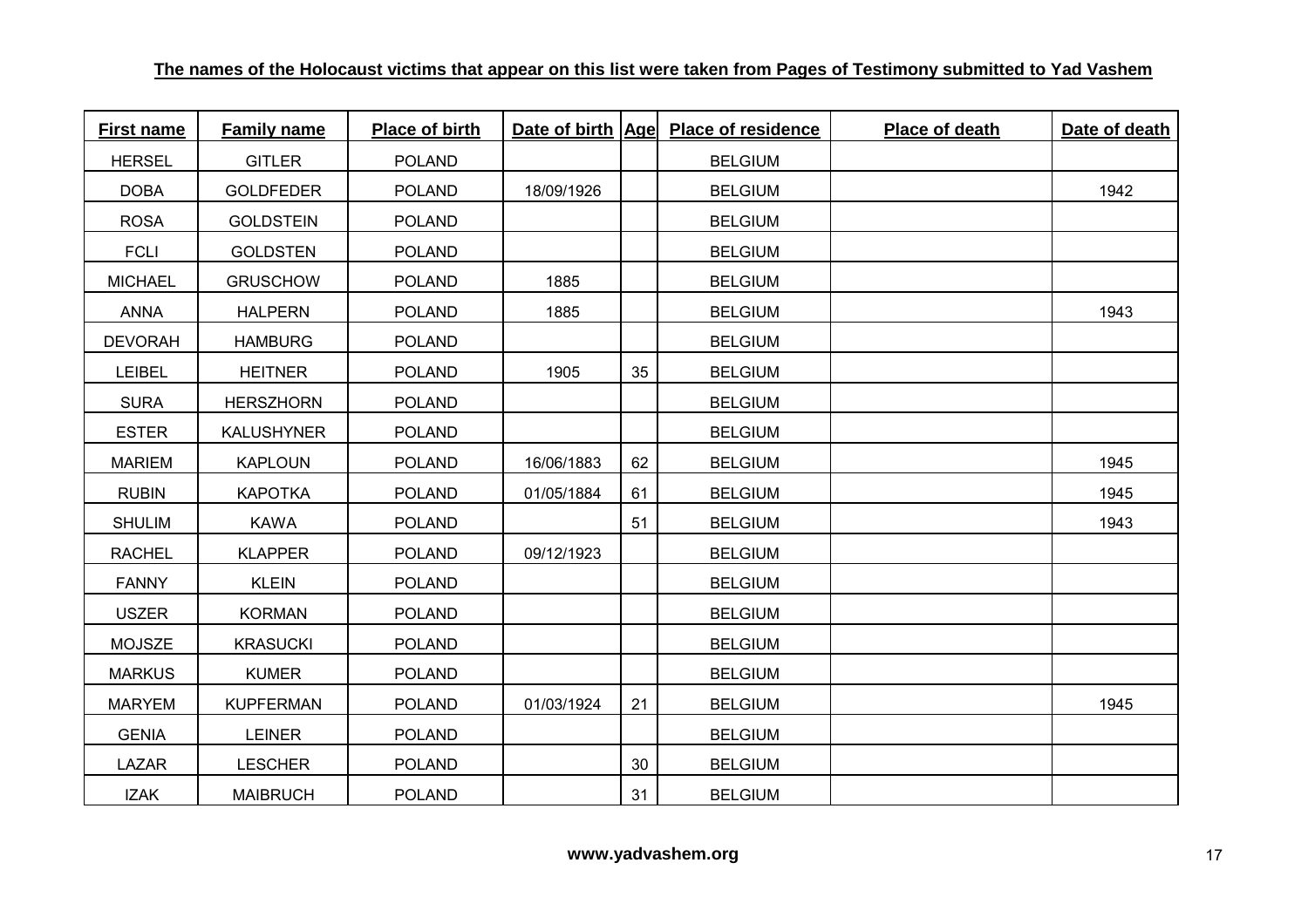| <b>First name</b> | <b>Family name</b>  | Place of birth |            |    | Date of birth   Age  Place of residence | Place of death | Date of death |
|-------------------|---------------------|----------------|------------|----|-----------------------------------------|----------------|---------------|
| <b>SZMUEL</b>     | <b>MAJZLER</b>      | <b>POLAND</b>  |            |    | <b>BELGIUM</b>                          |                |               |
| <b>CHANA</b>      | MANDELBAUM          | <b>POLAND</b>  |            |    | <b>BELGIUM</b>                          |                |               |
| <b>KAZA</b>       | <b>MANTEL</b>       | <b>POLAND</b>  | 1895       |    | <b>BELGIUM</b>                          |                |               |
| <b>SIMON</b>      | MENDELBOUM          | <b>POLAND</b>  |            |    | <b>BELGIUM</b>                          |                |               |
| <b>JOSEF</b>      | <b>MIARA</b>        | <b>POLAND</b>  | 1922       |    | <b>BELGIUM</b>                          |                |               |
| <b>SZUMA</b>      | <b>MIARA</b>        | <b>POLAND</b>  | 1927       |    | <b>BELGIUM</b>                          |                |               |
| <b>DAVID</b>      | <b>MIODUSZEWSKI</b> | <b>POLAND</b>  | 1903       |    | <b>BELGIUM</b>                          |                |               |
| <b>MORDKA</b>     | <b>PACHCIARSKI</b>  | <b>POLAND</b>  | 10/02/1925 | 17 | <b>BELGIUM</b>                          |                |               |
| <b>MARJEM</b>     | PERELSZTAJN         | <b>POLAND</b>  | 15/01/1914 |    | <b>BELGIUM</b>                          |                | 1943          |
| <b>YAKOW</b>      | <b>PERKL</b>        | <b>POLAND</b>  | 1818       |    | <b>BELGIUM</b>                          |                | 1942          |
| <b>FRANIA</b>     | <b>POZNANSKI</b>    | <b>POLAND</b>  | 1904       |    | <b>BELGIUM</b>                          |                |               |
| <b>LEON</b>       | <b>RICHTER</b>      | <b>POLAND</b>  |            |    | <b>BELGIUM</b>                          |                |               |
| <b>CHASKEL</b>    | <b>RINGER</b>       | <b>POLAND</b>  | 15/08/1886 |    | <b>BELGIUM</b>                          |                | 29/08/1942    |
| <b>PAULA</b>      | <b>ROSENZWEIG</b>   | <b>POLAND</b>  | 1987       |    | <b>BELGIUM</b>                          |                |               |
| <b>JEHUDA</b>     | <b>ROTBLAT</b>      | <b>POLAND</b>  | 06-אפריל   |    | <b>BELGIUM</b>                          |                | 1944          |
| <b>ESTER</b>      | <b>ROTMANN</b>      | <b>POLAND</b>  | 10/05/1897 |    | <b>BELGIUM</b>                          |                | 1940          |
| <b>BRONIA</b>     | <b>RUSSEK</b>       | <b>POLAND</b>  | 1894       | 49 | <b>BELGIUM</b>                          |                |               |
| <b>CHIEL</b>      | <b>SANDBANK</b>     | <b>POLAND</b>  |            | 0  | <b>BELGIUM</b>                          |                |               |
| <b>SIMA</b>       | <b>SCHARF</b>       | <b>POLAND</b>  | 05/09/1926 |    | <b>BELGIUM</b>                          |                | 16/09/1942    |
| <b>JACOB</b>      | <b>SILBERSCHATZ</b> | <b>POLAND</b>  | 21/02/1878 |    | <b>BELGIUM</b>                          |                |               |
| <b>SARAH</b>      | <b>SILBERSCHATZ</b> | <b>POLAND</b>  |            |    | <b>BELGIUM</b>                          |                |               |
| <b>TABA</b>       | <b>SMIETANA</b>     | <b>POLAND</b>  | 01/03/1899 | 43 | <b>BELGIUM</b>                          |                | 1942          |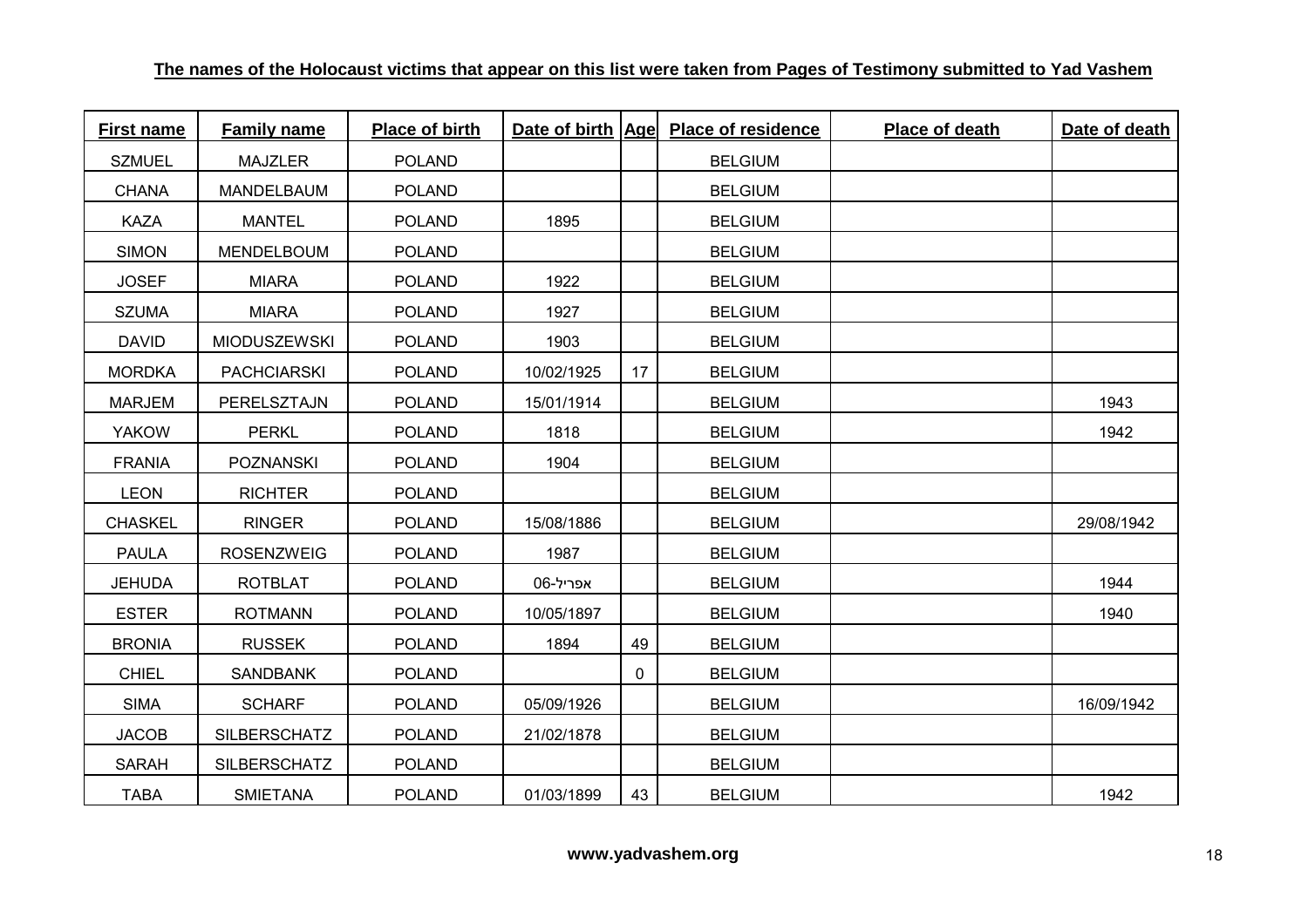| First name     | <b>Family name</b> | Place of birth |            |    | Date of birth Age Place of residence | Place of death | Date of death |
|----------------|--------------------|----------------|------------|----|--------------------------------------|----------------|---------------|
| <b>IDIS</b>    | <b>SOKAL</b>       | <b>POLAND</b>  |            |    | <b>BELGIUM</b>                       |                |               |
| <b>MARK</b>    | <b>SPINAK</b>      | <b>POLAND</b>  | 1905       |    | <b>BELGIUM</b>                       |                | 1942          |
| <b>MOSHE</b>   | <b>STEIER</b>      | <b>POLAND</b>  | 1900       |    | <b>BELGIUM</b>                       |                |               |
| <b>JACQUES</b> | <b>SZAJMANN</b>    | <b>POLAND</b>  |            |    | <b>BELGIUM</b>                       |                |               |
| ABRAHAM        | <b>SZLIWINSKI</b>  | <b>POLAND</b>  |            | 45 | <b>BELGIUM</b>                       |                |               |
| <b>HILDA</b>   | <b>SZTANGER</b>    | <b>POLAND</b>  | 1908       |    | <b>BELGIUM</b>                       |                |               |
| <b>MOTEL</b>   | <b>SZWAJCER</b>    | <b>POLAND</b>  |            | 0  | <b>BELGIUM</b>                       |                |               |
| <b>ESTHER</b>  | <b>TAUB</b>        | <b>POLAND</b>  | 02/1868    |    | <b>BELGIUM</b>                       |                |               |
| <b>MAJER</b>   | WAJSFELD           | <b>POLAND</b>  | 1920       | 24 | <b>BELGIUM</b>                       |                | 1944          |
| <b>ESTHER</b>  | <b>WEBER</b>       | <b>POLAND</b>  | 28/10/1885 | 57 | <b>BELGIUM</b>                       |                |               |
| <b>ITA</b>     | <b>WECKSTEIN</b>   | <b>POLAND</b>  | 15/04/1903 |    | <b>BELGIUM</b>                       |                |               |
| <b>BERTHA</b>  | <b>WEIZMAN</b>     | <b>POLAND</b>  |            |    | <b>BELGIUM</b>                       |                |               |
| <b>SHMUEL</b>  | <b>WETSTEIN</b>    | <b>POLAND</b>  |            |    | <b>BELGIUM</b>                       |                |               |
| <b>CHAJA</b>   | ZAJTMAN            | <b>POLAND</b>  | 10/08/1904 |    | <b>BELGIUM</b>                       |                |               |
| <b>EVA</b>     | <b>ZAMOIRE</b>     | <b>POLAND</b>  | 1895       |    | <b>BELGIUM</b>                       |                |               |
| <b>JAKOB</b>   | ZILBERSCHATZ       | <b>POLAND</b>  | 1880       |    | <b>BELGIUM</b>                       |                |               |
| <b>EMIL</b>    | <b>ZINGER</b>      | <b>POLAND</b>  |            | 40 | <b>BELGIUM</b>                       |                |               |
| <b>GDALIA</b>  | <b>ZONSZEIN</b>    | <b>POLAND</b>  | 1890       |    | <b>BELGIUM</b>                       |                | 1942          |
| <b>MOISHE</b>  | <b>ZUCKER</b>      | <b>POLAND</b>  | 13/01/1871 | 72 | <b>BELGIUM</b>                       |                | 1943          |
| <b>MOTL</b>    | <b>ZYTNER</b>      | <b>POLAND</b>  |            |    | <b>BELGIUM</b>                       |                |               |
| <b>ZIRL</b>    | <b>DAVIDOVIC</b>   | <b>ROMANIA</b> | 1910       |    | <b>BELGIUM</b>                       |                |               |
| <b>JENNY</b>   | <b>HERSCH</b>      | <b>ROMANIA</b> | 10/05/1895 |    | <b>BELGIUM</b>                       |                |               |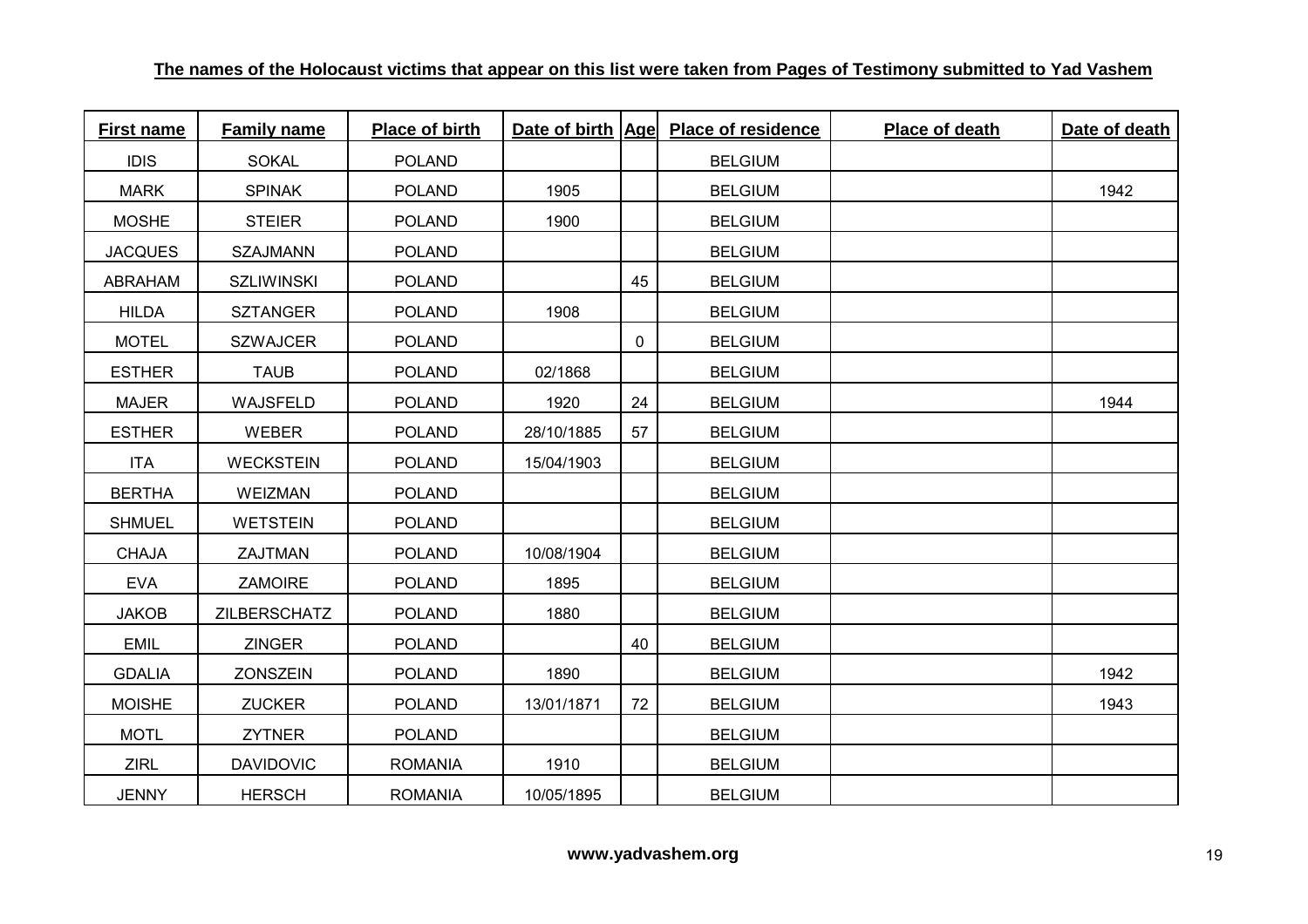| <b>First name</b> | <b>Family name</b> | Place of birth        | Date of birth   Age |    | <b>Place of residence</b> | Place of death | Date of death |
|-------------------|--------------------|-----------------------|---------------------|----|---------------------------|----------------|---------------|
| <b>SPRINCE</b>    | <b>HERZKOWITZ</b>  | <b>ROMANIA</b>        | 1907                |    | <b>BELGIUM</b>            |                |               |
| <b>PESZECH</b>    | <b>KOHN</b>        | <b>ROMANIA</b>        | 1900                | 42 | <b>BELGIUM</b>            |                |               |
| ZOLTAN            | <b>MAYER</b>       | <b>ROMANIA</b>        | 26/06/1911          | 34 | <b>BELGIUM</b>            |                | 15/05/1944    |
| YASHA             | <b>GINSBERG</b>    | RUSSIA (USSR)         |                     |    | <b>BELGIUM</b>            |                |               |
| <b>ARIE</b>       | <b>SOSNA</b>       | RUSSIA (USSR)         | 15/02/1888          |    | <b>BELGIUM</b>            |                | 15/09/1944    |
| <b>VICTORIA</b>   | <b>BENRUBI</b>     | <b>TURKEY</b>         | 1890                |    | <b>BELGIUM</b>            |                | 1943          |
| <b>IRMA</b>       | <b>SAVELEN</b>     | <b>UKRAINE (USSR)</b> | 1923                |    | <b>BELGIUM</b>            |                | 1942          |
| <b>PAULINA</b>    | <b>GOLDBLATT</b>   |                       | 01/12/1888          |    | <b>BELGIUM</b>            |                | 1943          |
| <b>JERUCHIM</b>   | <b>GRUNBAUM</b>    |                       | 1900                |    | <b>BELGIUM</b>            |                |               |
| <b>JAKOB</b>      | <b>HASS</b>        |                       | 1890                |    | <b>BELGIUM</b>            |                | 1942          |
| <b>ROKI</b>       | <b>PICKEL</b>      |                       |                     |    | <b>BELGIUM</b>            |                |               |
| <b>MOSCHE</b>     | <b>WOLF</b>        |                       |                     |    | <b>BELGIUM</b>            |                |               |
| <b>BERL</b>       | <b>ROZMARIN</b>    |                       |                     |    | <b>BELGIUM</b>            |                |               |
| <b>JECHIEL</b>    | <b>ALBERT</b>      |                       | 1885                |    | <b>BELGIUM</b>            |                |               |
| <b>PEPI</b>       | <b>AUMAN</b>       |                       |                     |    | <b>BELGIUM</b>            |                |               |
| <b>MARIE</b>      | <b>BENKOWSKI</b>   |                       |                     |    | <b>BELGIUM</b>            |                | 1942          |
| <b>ELIMELECH</b>  | <b>BRINN</b>       |                       |                     | 45 | <b>BELGIUM</b>            |                |               |
| <b>ZIYPORA</b>    | <b>BRODER</b>      |                       |                     | 32 | <b>BELGIUM</b>            |                | 06/09/1942    |
| <b>HADASSA</b>    | <b>GUTWEIN</b>     |                       |                     |    | <b>BELGIUM</b>            |                |               |
| <b>FEIGA</b>      | <b>KAUFMAN</b>     |                       |                     |    | <b>BELGIUM</b>            |                |               |
| <b>GITEL</b>      | LANDAU             |                       |                     | 58 | <b>BELGIUM</b>            |                |               |
| <b>JOSEF</b>      | LANDAU             |                       | 1870                | 72 | <b>BELGIUM</b>            |                | 1942          |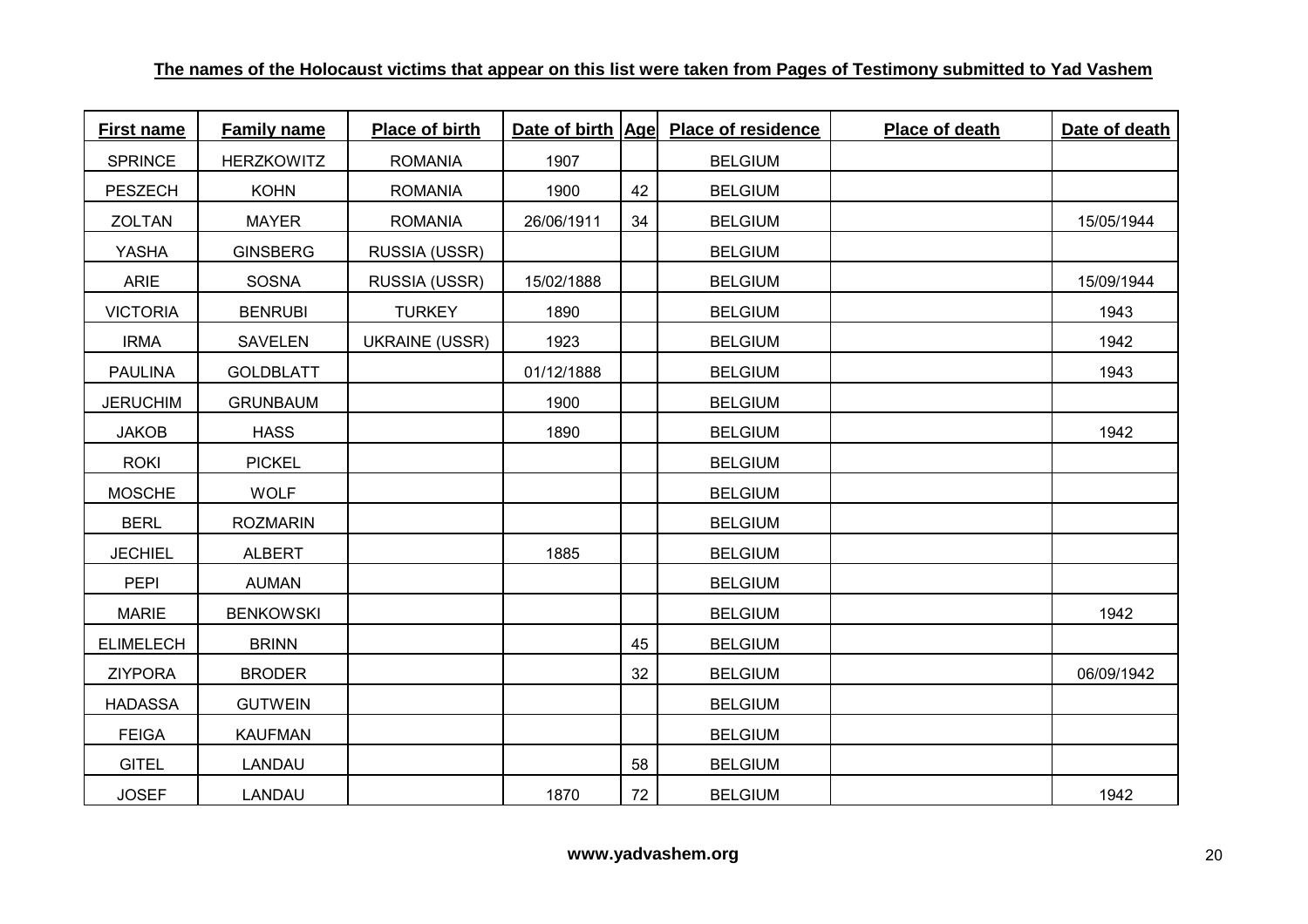| <b>First name</b> | <b>Family name</b> | <b>Place of birth</b> |      |    | Date of birth Age Place of residence | Place of death | Date of death |
|-------------------|--------------------|-----------------------|------|----|--------------------------------------|----------------|---------------|
| ZEEV              | <b>MARINBERG</b>   |                       |      |    | <b>BELGIUM</b>                       |                |               |
| <b>ITZKHAK</b>    | <b>RAPPAPORT</b>   |                       |      |    | <b>BELGIUM</b>                       |                |               |
| <b>BIENE</b>      | <b>RUBIN</b>       |                       | 1877 |    | <b>BELGIUM</b>                       |                |               |
| <b>MIRIAM</b>     | <b>TURNER</b>      |                       |      |    | <b>BELGIUM</b>                       |                |               |
| <b>JONAS</b>      | WASSERTHEIL        |                       | 1894 |    | <b>BELGIUM</b>                       |                |               |
| <b>ELI</b>        | WEINSTEIN          |                       |      | 40 | <b>BELGIUM</b>                       |                |               |
|                   |                    |                       |      |    |                                      |                |               |
|                   |                    |                       |      |    |                                      |                |               |
|                   |                    |                       |      |    |                                      |                |               |
|                   |                    |                       |      |    |                                      |                |               |
|                   |                    |                       |      |    |                                      |                |               |
|                   |                    |                       |      |    |                                      |                |               |
|                   |                    |                       |      |    |                                      |                |               |
|                   |                    |                       |      |    |                                      |                |               |
|                   |                    |                       |      |    |                                      |                |               |
|                   |                    |                       |      |    |                                      |                |               |
|                   |                    |                       |      |    |                                      |                |               |
|                   |                    |                       |      |    |                                      |                |               |
|                   |                    |                       |      |    |                                      |                |               |
|                   |                    |                       |      |    |                                      |                |               |
|                   |                    |                       |      |    |                                      |                |               |
|                   |                    |                       |      |    |                                      |                |               |